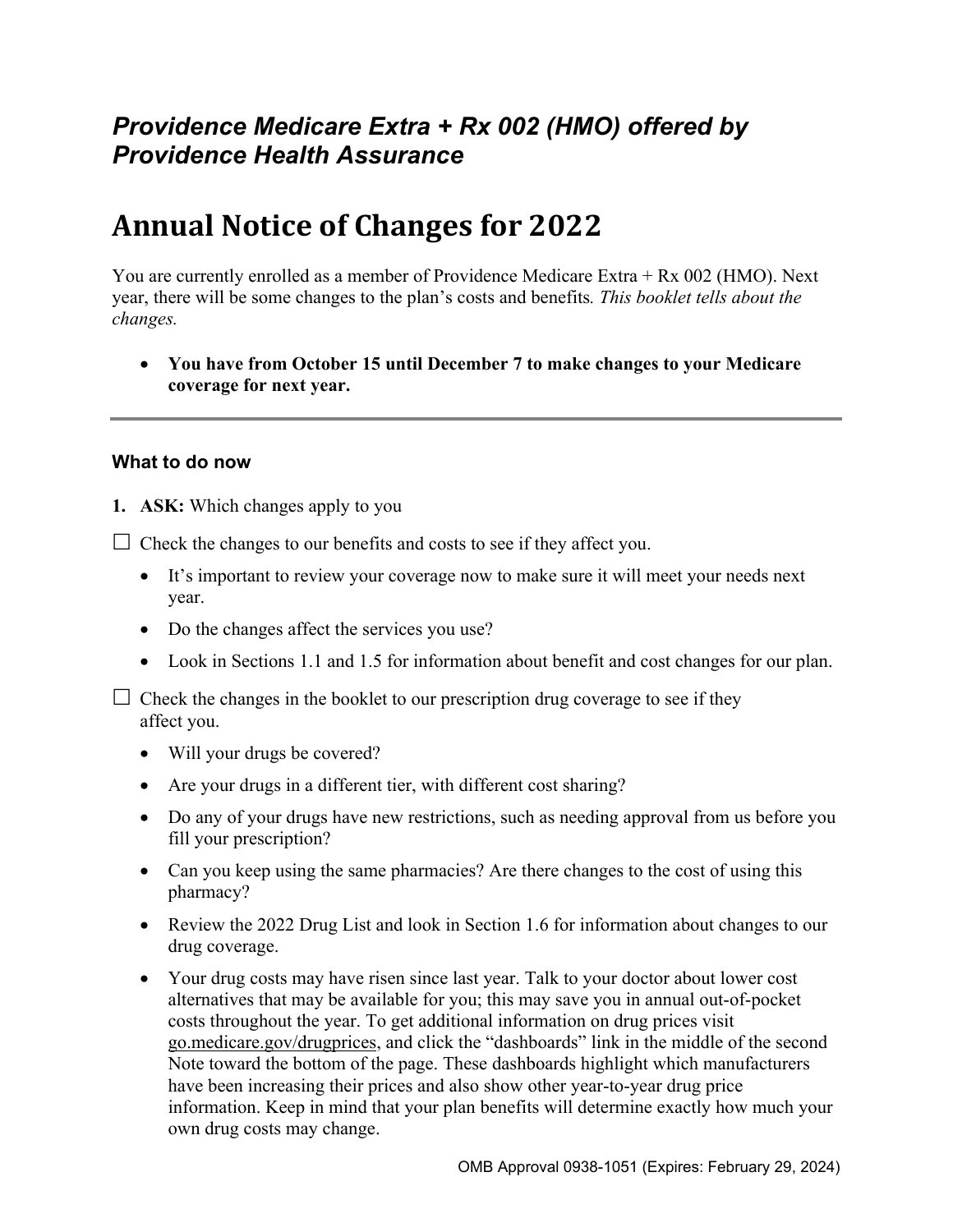$\Box$  Check to see if your doctors and other providers will be in our network next year.

- Are your doctors, including specialists you see regularly, in our network?
- What about the hospitals or other providers you use?
- Look in Sections 1.3 and 1.4 for information about our *Provider and Pharmacy Directory*.
- $\Box$  Think about your overall health care costs.
	- How much will you spend out-of-pocket for the services and prescription drugs you use regularly?
	- How much will you spend on your premium and deductibles?
	- How do your total plan costs compare to other Medicare coverage options?
- $\Box$  Think about whether you are happy with our plan.
- **2. COMPARE:** Learn about other plan choices

 $\Box$  Check coverage and costs of plans in your area.

- Use the personalized search feature on the Medicare Plan Finder at [www.medicare.gov/plan-compare](http://www.medicare.gov/plan-compare) website.
- Review the list in the back of your *Medicare & You 2022* handbook.
- Look in Section 3.2 to learn more about your choices.

 $\Box$  Once you narrow your choice to a preferred plan, confirm your costs and coverage on the plan's website.

#### **3. CHOOSE:** Decide whether you want to change your plan

- If you don't join another plan by December 7, 2021, you will be enrolled in Providence Medicare Extra + Rx 002 (HMO).
- To change to a **different plan** that may better meet your needs, you can switch plans between October 15 and December 7.
- **4. ENROLL:** To change plans, join a plan between **October 15** and **December 7, 2021** 
	- If you don't join another plan by **December 7, 2021**, you will be enrolled in Providence Medicare Extra + Rx 002 (HMO).
	- If you join another plan by **December 7, 2021**, your new coverage will start on **January 1, 2022.** You will be automatically disenrolled from your current plan.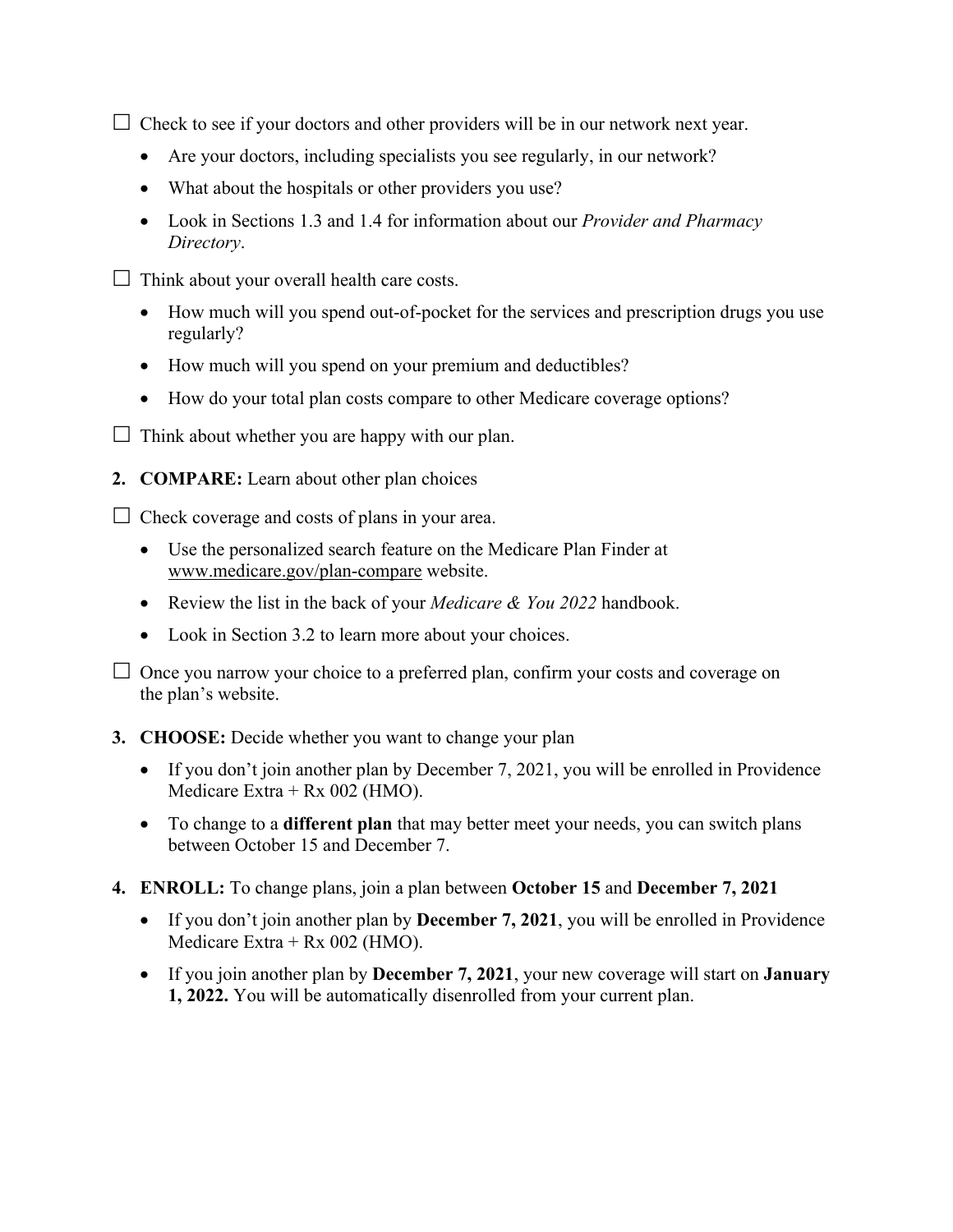#### **Additional Resources**

- Please contact our Customer Service number at 503-574-8000 or 1-800-603-2340 for additional information. (TTY users should call 711.) Hours are 8 a.m. to 8 p.m. (Pacific Time), seven days a week.
- This information is available in a different format, including large print and braille.
- **Coverage under this Plan qualifies as Qualifying Health Coverage (QHC)** and satisfies the Patient Protection and Affordable Care Act's (ACA) individual shared responsibility requirement. Please visit the Internal Revenue Service (IRS) website at [www.irs.gov/Affordable-Care-Act/Individuals-and-Families](http://www.irs.gov/Affordable-Care-Act/Individuals-and-Families) for more information.

## **About Providence Medicare Extra + Rx 002 (HMO)**

- Providence Medicare Advantage Plans is an HMO, HMO-POS and HMO SNP with Medicare and Oregon Health Plan contracts. Enrollment in Providence Medicare Advantage Plans depends on contract renewal.
- When this booklet says "we," "us," or "our," it means Providence Health Assurance. When it says "plan" or "our plan," it means Providence Medicare Extra  $+$  Rx 002 (HMO).

H9047\_2022ANOC05B\_M File & Use 09052021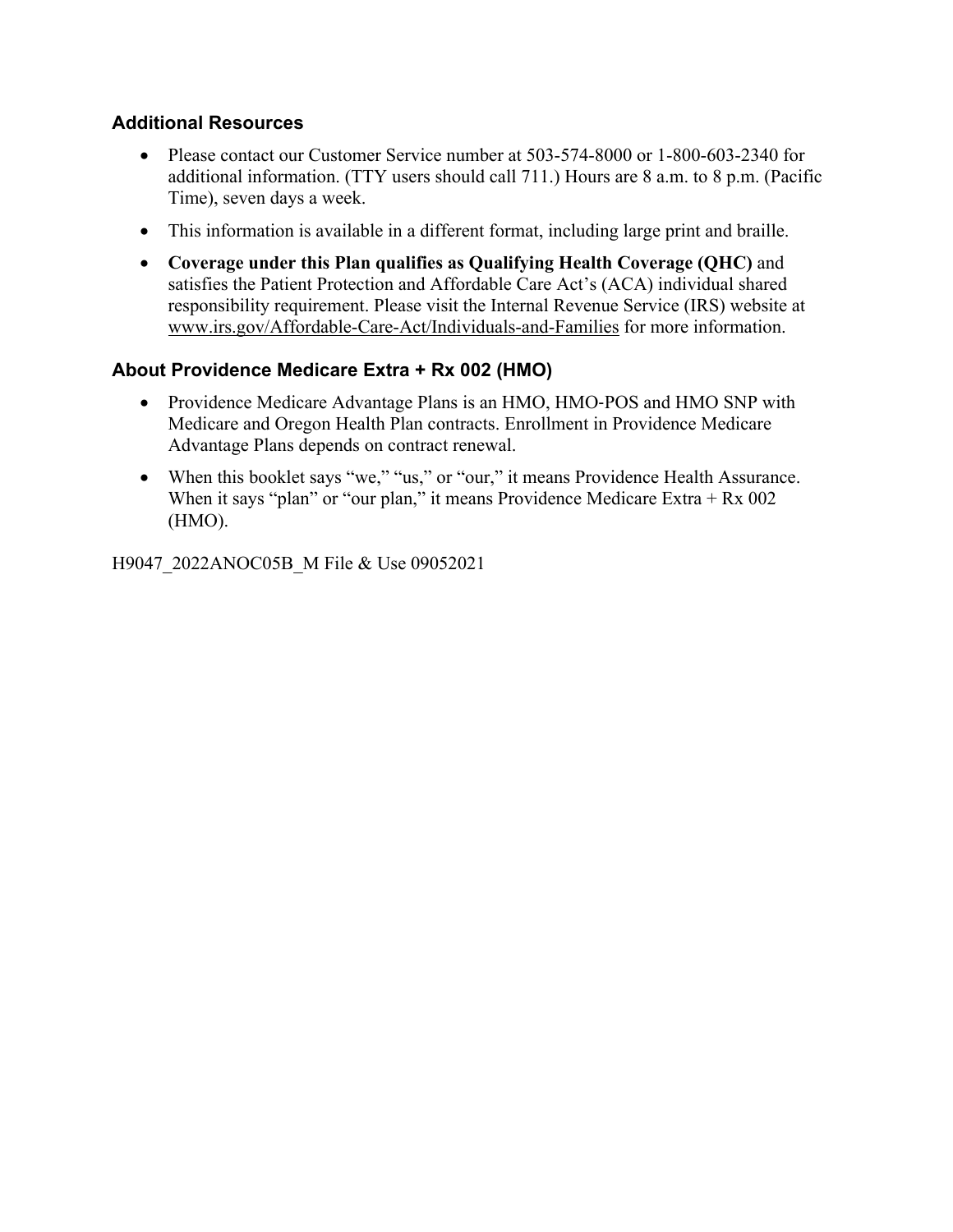## <span id="page-3-0"></span>**Summary of Important Costs for 2022**

The table below compares the 2021 costs and 2022 costs for Providence Medicare Extra + Rx 002 (HMO) in several important areas. **Please note this is only a summary of changes**. A copy of the *Evidence of Coverage* is located on our website at [www.ProvidenceHealthAssurance.com](http://www.ProvidenceHealthAssurance.com). You may also call Customer Service to ask us to mail you an *Evidence of Coverage*.

| Cost                                                                                                                                                                                                                                                                                                                                                          | 2021 (this year)                                                                                                                                                                                          | 2022 (next year)                                                                                                                                                                                          |
|---------------------------------------------------------------------------------------------------------------------------------------------------------------------------------------------------------------------------------------------------------------------------------------------------------------------------------------------------------------|-----------------------------------------------------------------------------------------------------------------------------------------------------------------------------------------------------------|-----------------------------------------------------------------------------------------------------------------------------------------------------------------------------------------------------------|
| Monthly plan premium*<br>* Your premium may be higher or<br>lower than this amount. See<br>Section 1.1 for details.                                                                                                                                                                                                                                           | \$173                                                                                                                                                                                                     | \$173                                                                                                                                                                                                     |
| Maximum out-of-pocket amount<br>This is the most you will pay<br>out-of-pocket for your covered<br>services.<br>(See Section 1.2 for details.)                                                                                                                                                                                                                | \$3,400                                                                                                                                                                                                   | \$3,400                                                                                                                                                                                                   |
| <b>Doctor office visits</b>                                                                                                                                                                                                                                                                                                                                   | Primary care visits:<br>There is no coinsurance,<br>copayment, or deductible<br>per visit<br>Specialist visits:<br>\$20 copayment per visit                                                               | Primary care visits:<br>There is no coinsurance,<br>copayment, or deductible<br>per visit<br>Specialist visits:<br>\$20 copayment per visit                                                               |
| <b>Inpatient hospital stays</b><br>Includes inpatient acute, inpatient<br>rehabilitation, long-term care<br>hospitals and other types of<br>inpatient hospital services.<br>Inpatient hospital care starts the<br>day you are formally admitted to<br>the hospital with a doctor's order.<br>The day before you are discharged<br>is your last inpatient day. | \$250 copayment each day<br>for days 1-5 per<br>admission and there is no<br>coinsurance, copayment,<br>or deductible each day for<br>day 6 and beyond for<br>Medicare-covered<br>inpatient hospital care | \$250 copayment each day<br>for days 1-5 per<br>admission and there is no<br>coinsurance, copayment,<br>or deductible each day for<br>day 6 and beyond for<br>Medicare-covered<br>inpatient hospital care |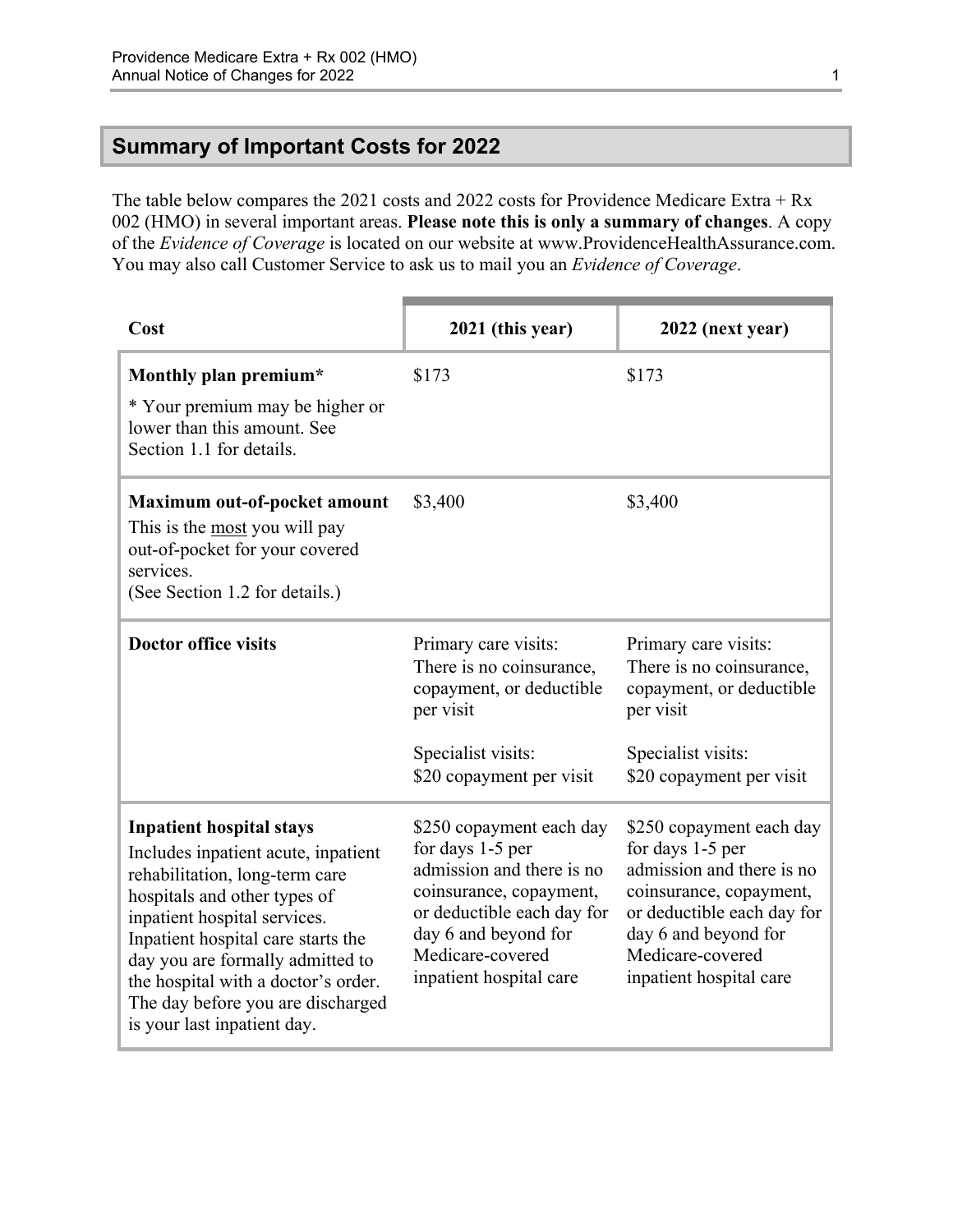| Cost                                 | 2021 (this year)                                                                                                                              | 2022 (next year)                                                                                                                             |
|--------------------------------------|-----------------------------------------------------------------------------------------------------------------------------------------------|----------------------------------------------------------------------------------------------------------------------------------------------|
| Part D prescription drug<br>coverage | Deductible: \$0                                                                                                                               | Deductible: \$0                                                                                                                              |
| (See Section 1.6 for details.)       | Copayment/Coinsurance<br>during the Initial<br>Coverage Stage:                                                                                | Copayment/Coinsurance<br>during the Initial<br>Coverage Stage:                                                                               |
|                                      | Drug Tier 1: \$0 per<br>prescription at a<br>preferred network<br>pharmacy or \$12 per<br>prescription at a<br>network pharmacy               | Drug Tier 1: \$0 per<br>$\bullet$<br>prescription at a<br>preferred network<br>pharmacy or \$12 per<br>prescription at a<br>network pharmacy |
|                                      | Drug Tier 2: \$10 per<br>$\bullet$<br>prescription at a<br>preferred network<br>pharmacy or \$20 per<br>prescription at a<br>network pharmacy | Drug Tier 2: \$10 per<br>prescription at a<br>preferred network<br>pharmacy or \$20 per<br>prescription at a<br>network pharmacy             |
|                                      | Drug Tier 3: \$45 per<br>$\bullet$<br>prescription at a<br>preferred network<br>pharmacy or \$47 per<br>prescription at a<br>network pharmacy | Drug Tier 3: \$45 per<br>prescription at a<br>preferred network<br>pharmacy or \$47 per<br>prescription at a<br>network pharmacy             |
|                                      | Drug Tier 4: \$90 per<br>prescription at a<br>preferred network<br>pharmacy or \$100 per<br>prescription at a<br>network pharmacy             | Drug Tier 4: \$90 per<br>prescription at a<br>preferred network<br>pharmacy or \$100 per<br>prescription at a<br>network pharmacy            |

n.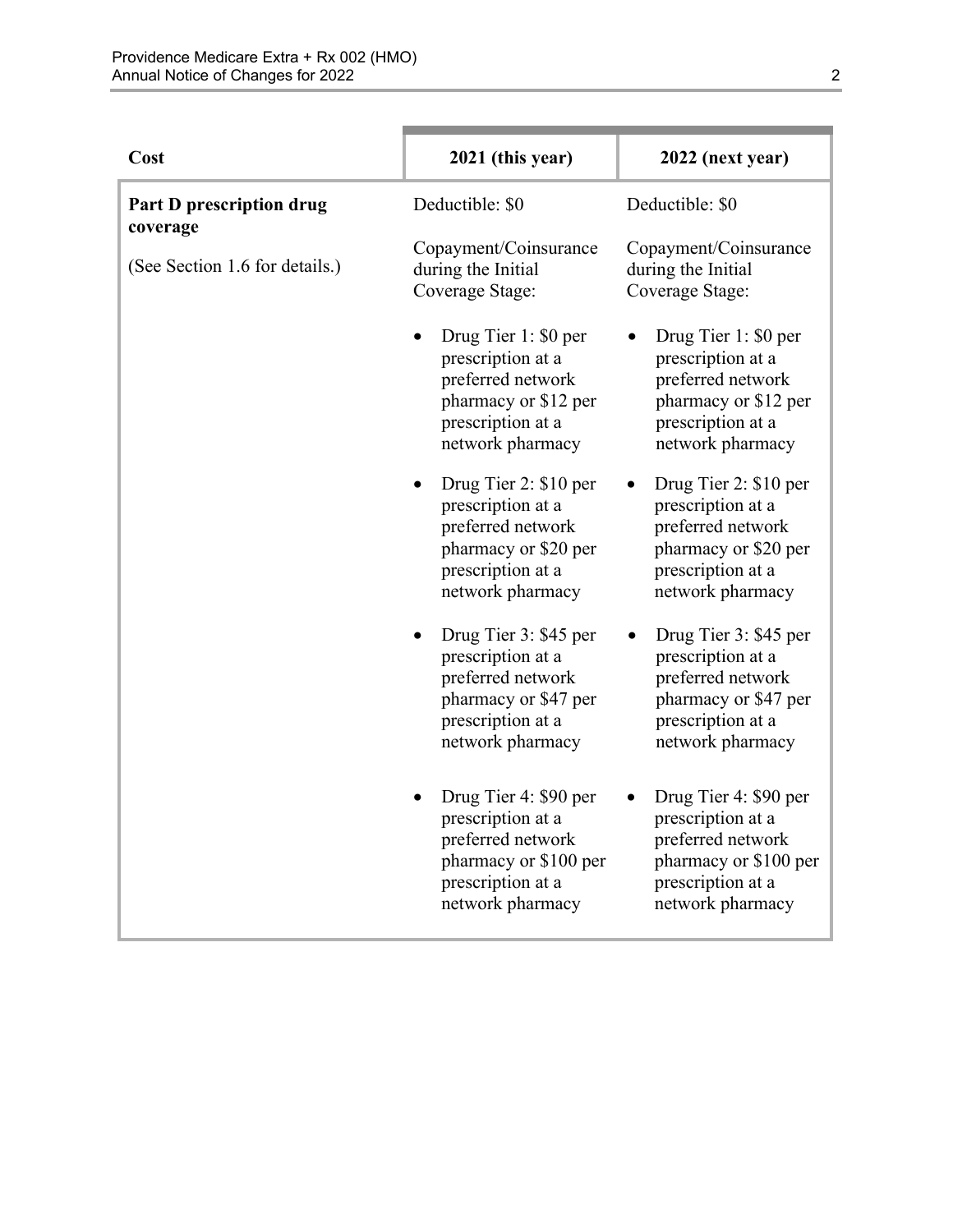| Cost | 2021 (this year)                                                                                                                    | 2022 (next year)                                                                                                                    |
|------|-------------------------------------------------------------------------------------------------------------------------------------|-------------------------------------------------------------------------------------------------------------------------------------|
|      | Drug Tier 5: $33\%$ of<br>the total cost at a<br>preferred network<br>pharmacy or 33% of<br>the total cost at a<br>network pharmacy | Drug Tier 5: $33\%$ of<br>the total cost at a<br>preferred network<br>pharmacy or 33% of<br>the total cost at a<br>network pharmacy |
|      | Drug Tier 6: Not<br>covered                                                                                                         | Drug Tier 6: \$0 per<br>prescription at a<br>preferred network<br>pharmacy or \$0 per<br>prescription at a<br>network pharmacy      |

٠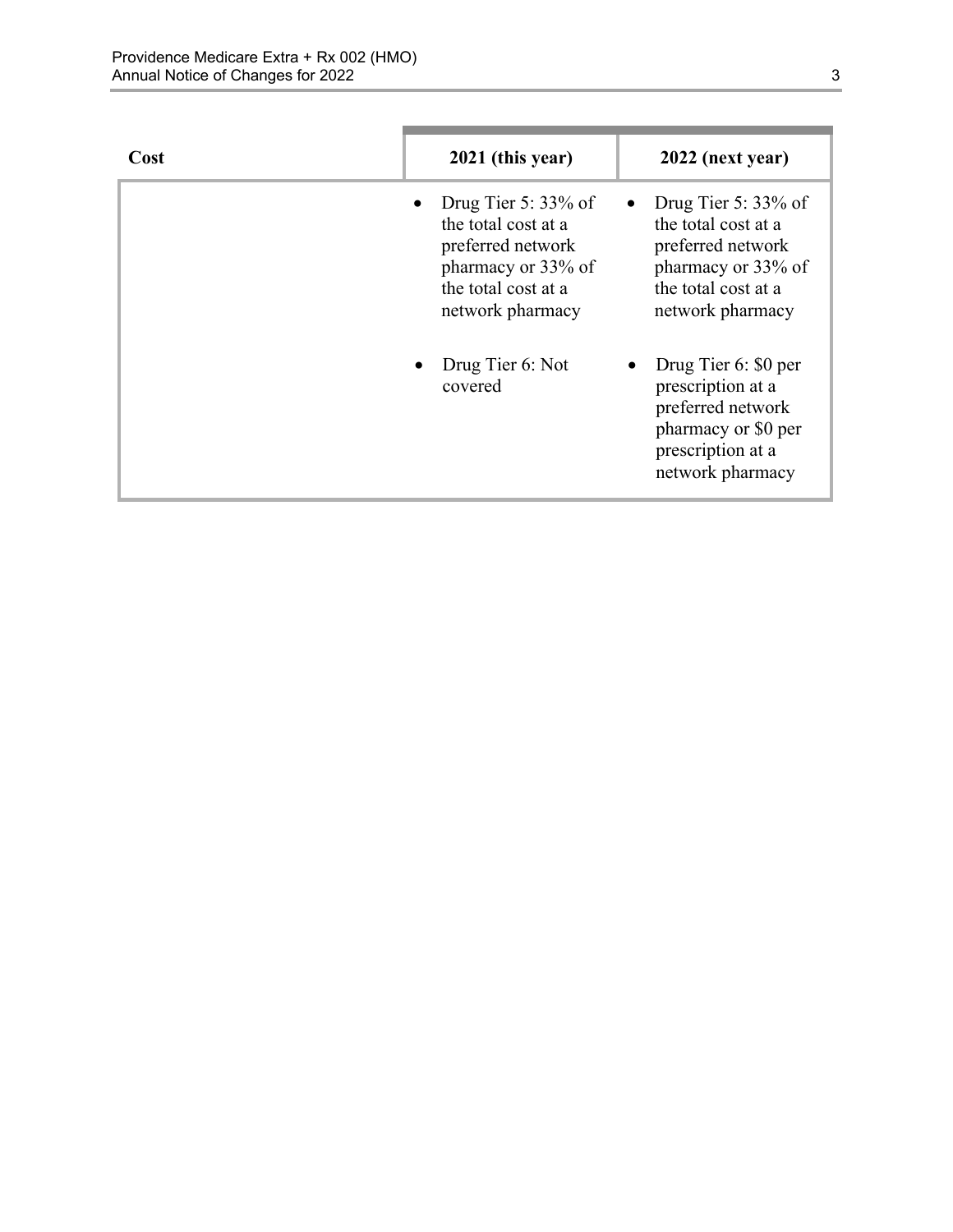## *Annual Notice of Changes* **for 2022 Table of Contents**

| <b>SECTION 1</b> | Changes to Benefits and Costs for Next Year 5                                   |  |
|------------------|---------------------------------------------------------------------------------|--|
|                  |                                                                                 |  |
|                  |                                                                                 |  |
|                  |                                                                                 |  |
|                  |                                                                                 |  |
|                  |                                                                                 |  |
|                  |                                                                                 |  |
| <b>SECTION 2</b> |                                                                                 |  |
| <b>SECTION 3</b> |                                                                                 |  |
|                  | Section 3.1 – If you want to stay in Providence Medicare Extra + Rx 002 (HMO)16 |  |
|                  |                                                                                 |  |
| <b>SECTION 4</b> |                                                                                 |  |
| <b>SECTION 5</b> | Programs That Offer Free Counseling about Medicare 17                           |  |
| <b>SECTION 6</b> | Programs That Help Pay for Prescription Drugs 18                                |  |
| <b>SECTION 7</b> |                                                                                 |  |
|                  | Section 7.1 – Getting Help from Providence Medicare Extra + Rx 002 (HMO)19      |  |
|                  |                                                                                 |  |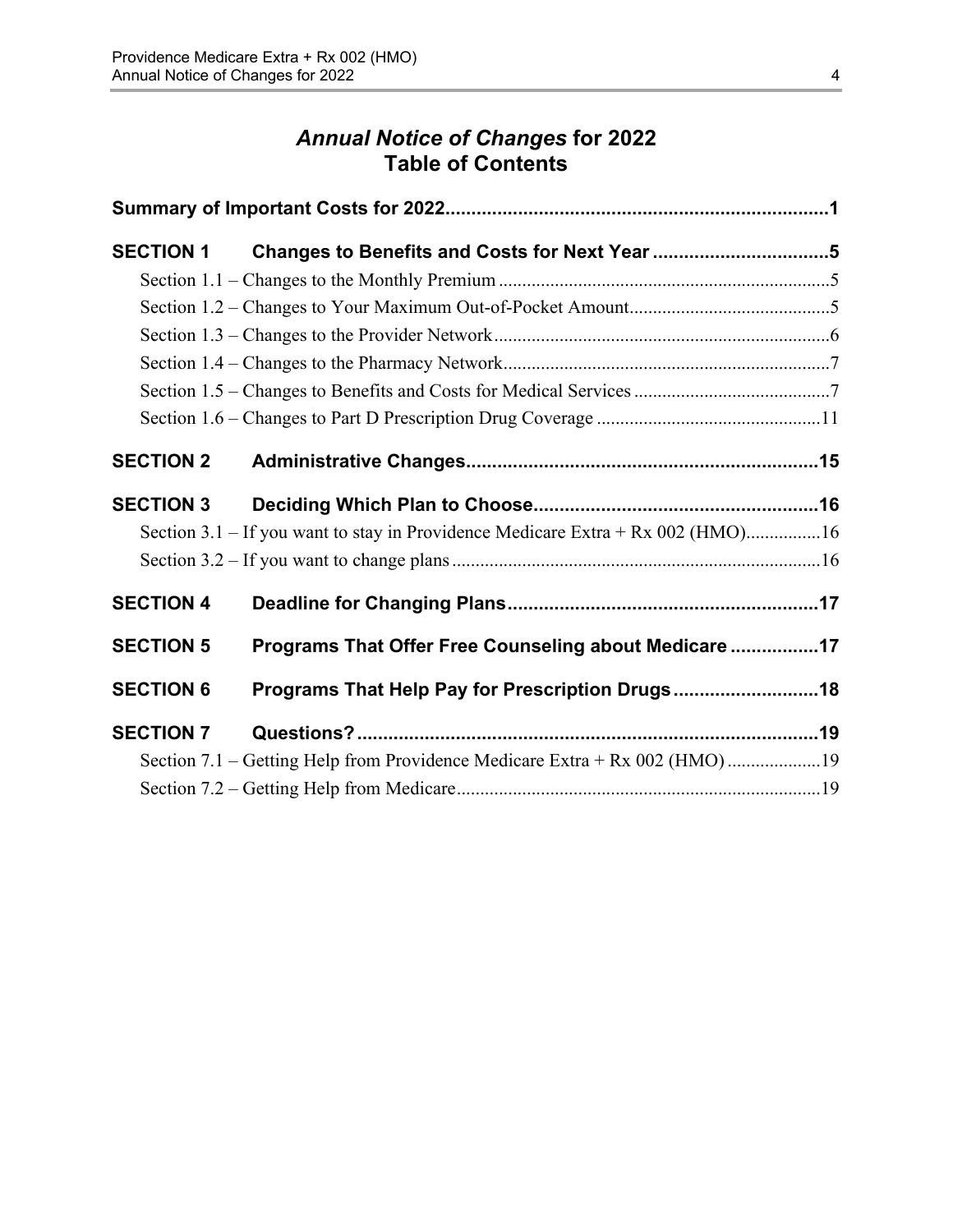## <span id="page-7-0"></span>**SECTION 1 Changes to Benefits and Costs for Next Year**

## <span id="page-7-1"></span>**Section 1.1 – Changes to the Monthly Premium**

| Cost                                                              | 2021 (this year)                                     | 2022 (next year)                                        |
|-------------------------------------------------------------------|------------------------------------------------------|---------------------------------------------------------|
| <b>Monthly premium</b>                                            | \$173                                                | \$173                                                   |
| (You must also continue to pay your)<br>Medicare Part B premium.) |                                                      | There is no change for<br>the upcoming benefit<br>year. |
| <b>Optional Supplemental Dental</b><br>Coverage monthly premium   | Providence Basic<br><b>Wrap Dental</b><br>\$29.40    | Providence Dental<br>Basic<br>\$32.50                   |
| <b>Optional Supplemental Dental</b><br>Coverage monthly premium   | Providence Enhanced<br><b>Wrap Dental</b><br>\$42.20 | Providence Dental<br>Enhanced<br>\$45.10                |

- Your monthly plan premium will be *more* if you are required to pay a lifetime Part D late enrollment penalty for going without other drug coverage that is at least as good as Medicare drug coverage (also referred to as "creditable coverage") for 63 days or more.
- If you have a higher income, you may have to pay an additional amount each month directly to the government for your Medicare prescription drug coverage.
- Your monthly premium will be *less* if you are receiving "Extra Help" with your prescription drug costs. Please see Section 6 regarding "Extra Help" from Medicare.

## <span id="page-7-2"></span>**Section 1.2 – Changes to Your Maximum Out-of-Pocket Amount**

 amount, you generally pay nothing for covered services for the rest of the year. To protect you, Medicare requires all health plans to limit how much you pay "out-of-pocket" during the year. This limit is called the "maximum out-of-pocket amount." Once you reach this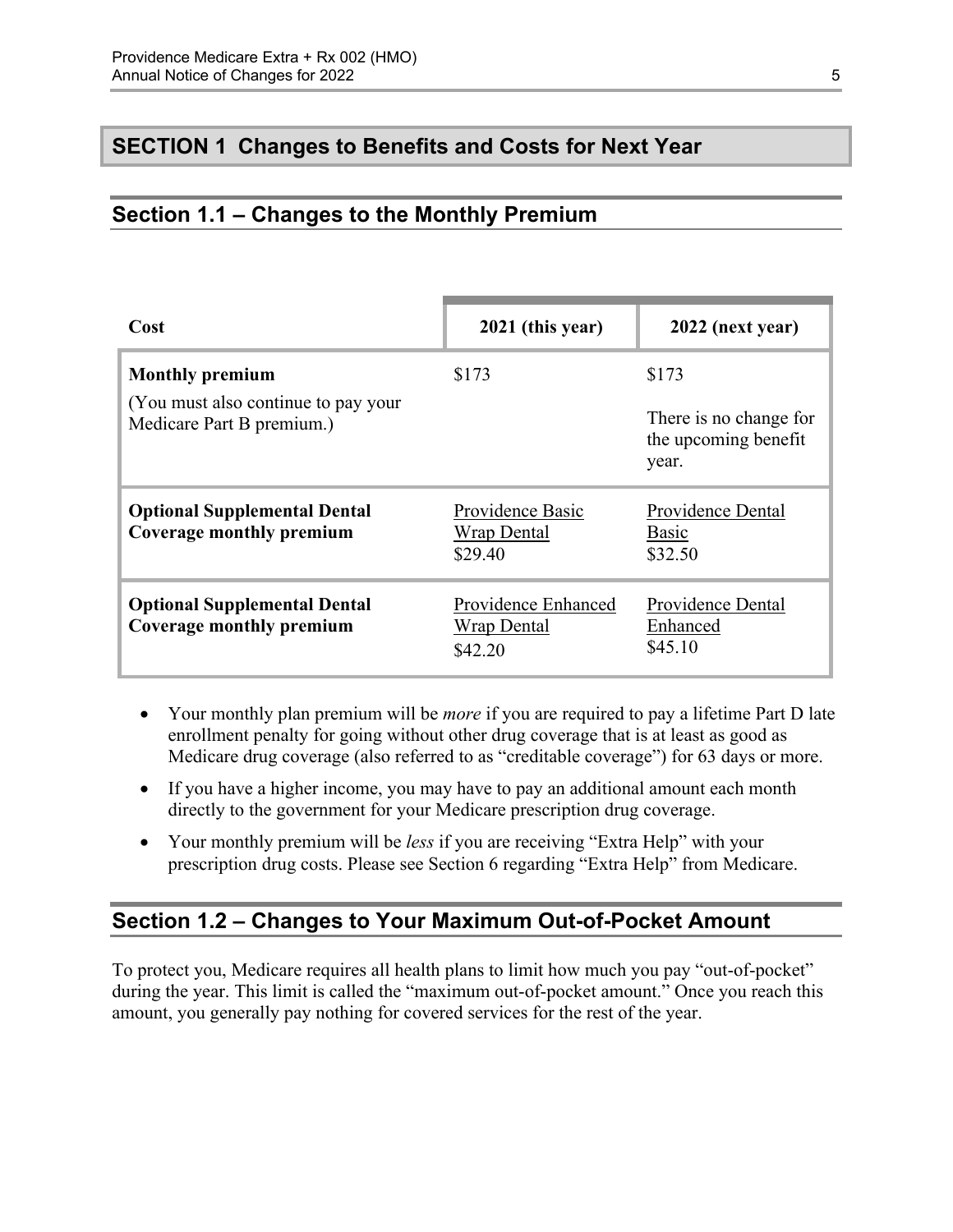| <b>Cost</b>                                                                                                                                                                                                                                                                | 2021 (this year) | 2022 (next year)                                                                                                                                                                                                                   |
|----------------------------------------------------------------------------------------------------------------------------------------------------------------------------------------------------------------------------------------------------------------------------|------------------|------------------------------------------------------------------------------------------------------------------------------------------------------------------------------------------------------------------------------------|
| Maximum out-of-pocket amount<br>Your costs for covered medical<br>services (such as copays) count<br>toward your maximum out-of-<br>pocket amount. Your plan premium<br>and your costs for prescription<br>drugs do not count toward your<br>maximum out-of-pocket amount. | \$3,400          | \$3,400<br>Once you have paid<br>\$3,400 out-of-pocket for<br>covered services, you<br>will pay nothing for your<br>covered services for the<br>rest of the calendar year.<br>There is no change for the<br>upcoming benefit year. |

## <span id="page-8-0"></span>**Section 1.3 – Changes to the Provider Network**

 **to see if your providers (primary care provider, specialists, hospitals, etc.) are in our**  There are changes to our network of providers for next year. An updated *Provider and Pharmacy Directory* is located on our website at [www.ProvidenceHealthAssurance.com/findaprovider.](http://www.ProvidenceHealthAssurance.com/findaprovider) You may also call Customer Service for updated provider information or to ask us to mail you a *Provider and Pharmacy Directory*. **Please review the 2022** *Provider and Pharmacy Directory*  **network**.

It is important that you know that we may make changes to the hospitals, doctors and specialists (providers) that are part of your plan during the year. There are a number of reasons why your provider might leave your plan, but if your doctor or specialist does leave your plan, you have certain rights and protections summarized below:

- Even though our network of providers may change during the year, we must furnish you with uninterrupted access to qualified doctors and specialists.
- We will make a good faith effort to provide you with at least 30 days' notice that your provider is leaving our plan so that you have time to select a new provider.
- We will assist you in selecting a new qualified provider to continue managing your health care needs.
- If you are undergoing medical treatment you have the right to request, and we will work with you to ensure, that the medically necessary treatment you are receiving is not interrupted.
- If you believe we have not furnished you with a qualified provider to replace your previous provider or that your care is not being appropriately managed, you have the right to file an appeal of our decision.
- If you find out your doctor or specialist is leaving your plan, please contact us so we can assist you in finding a new provider to manage your care.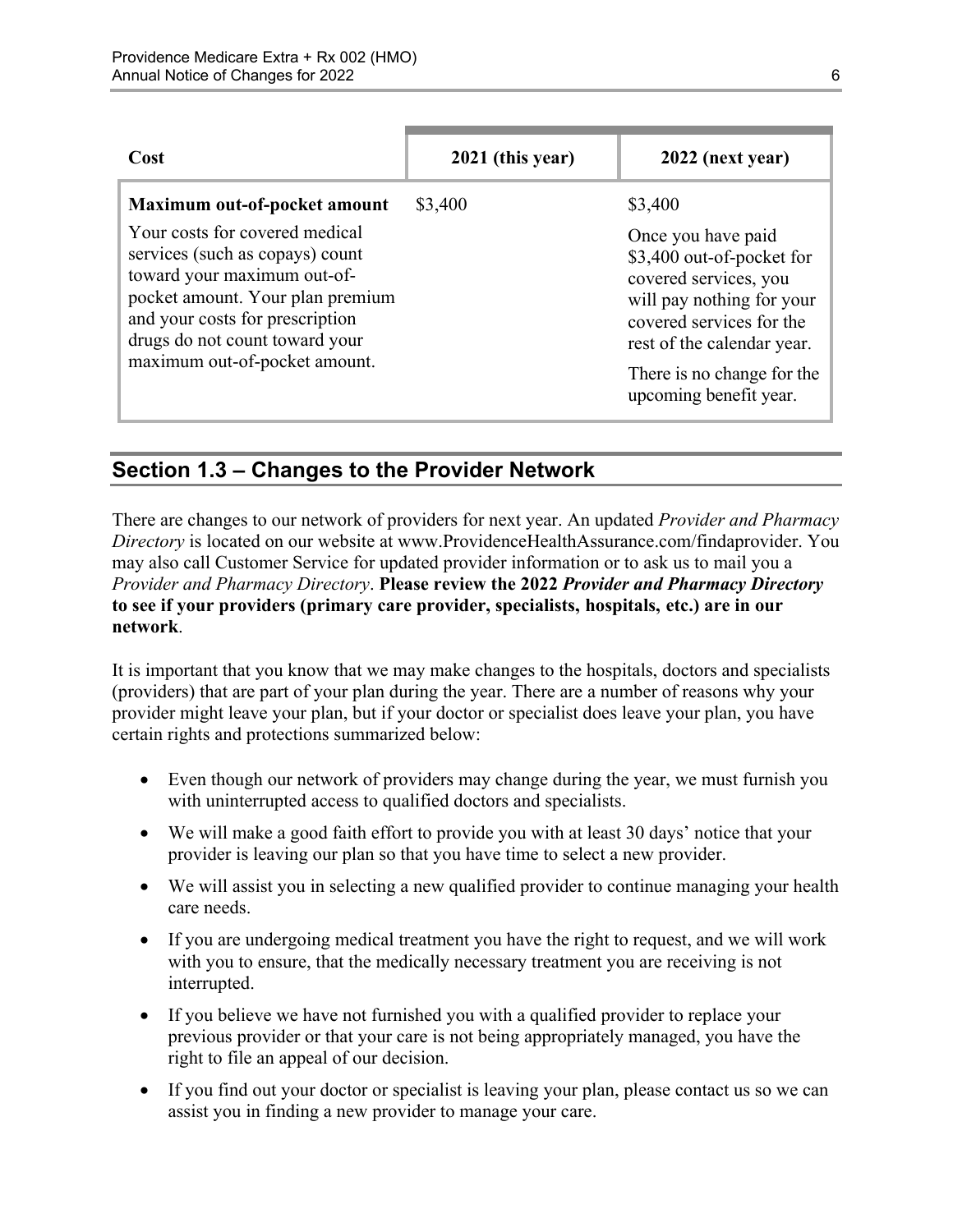## <span id="page-9-0"></span>**Section 1.4 – Changes to the Pharmacy Network**

Amounts you pay for your prescription drugs may depend on which pharmacy you use. Medicare drug plans have a network of pharmacies. In most cases, your prescriptions are covered *only* if they are filled at one of our network pharmacies. Our network includes pharmacies with preferred cost sharing, which may offer you lower cost sharing than the standard cost sharing offered by other network pharmacies for some drugs.

There are changes to our network of pharmacies for next year. An updated *Provider and Pharmacy Directory* is located on our website at [www.ProvidenceHealthAssurance.com/findaprovider](http://www.ProvidenceHealthAssurance.com/findaprovider). You may also call Customer Service for updated provider information or to ask us to mail you a *Provider and Pharmacy Directory*.

**Please review the 2022** *Provider and Pharmacy Directory* **to see which pharmacies are in our network**.

## <span id="page-9-1"></span>**Section 1.5 – Changes to Benefits and Costs for Medical Services**

We are changing our coverage for certain medical services next year. The information below describes these changes. For details about the coverage and costs for these services, see Chapter 4, *Medical Benefits Chart (what is covered and what you pay)*, in your *2022 Evidence of Coverage.* 

#### **Opioid treatment program services**

Members of our plan with opioid use disorder (OUD) can receive coverage of services to treat OUD through an Opioid Treatment Program (OTP) which includes the following services:

- U.S. Food and Drug Administration (FDA)-approved opioid agonist and antagonist medication-assisted treatment (MAT) medications.
- Dispensing and administration of MAT medications (if applicable)
- Substance use counseling
- Individual and group therapy
- Toxicology testing
- Intake activities
- Periodic assessments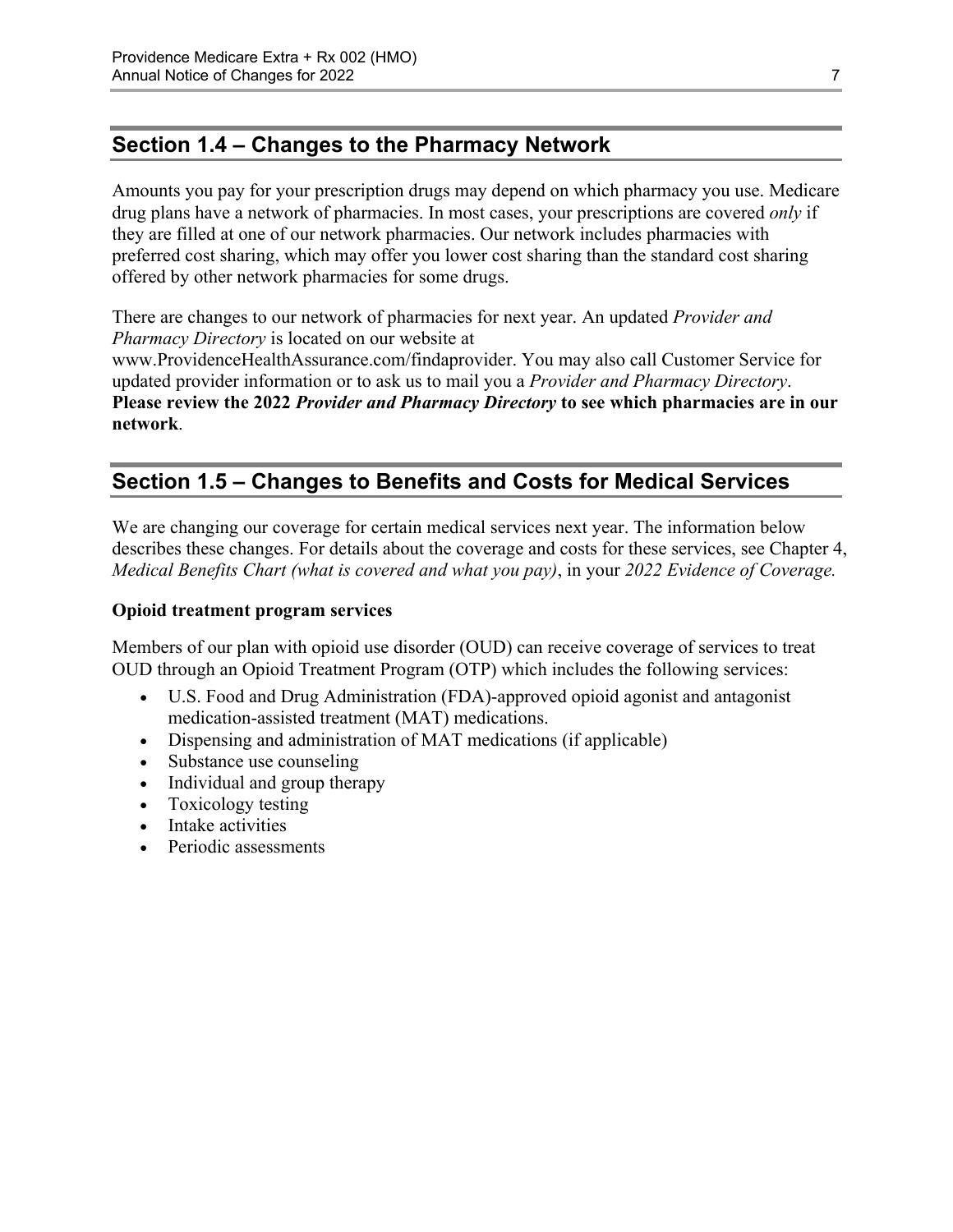| Cost                                                    | 2021 (this year)                                                                                                                                                                                                                                                                                                         | 2022 (next year)                                                                                                                                                                                                                                                                                                                  |
|---------------------------------------------------------|--------------------------------------------------------------------------------------------------------------------------------------------------------------------------------------------------------------------------------------------------------------------------------------------------------------------------|-----------------------------------------------------------------------------------------------------------------------------------------------------------------------------------------------------------------------------------------------------------------------------------------------------------------------------------|
| <b>Dental services (embedded</b><br>routine preventive) | You pay a \$15 copayment for<br>each preventive dental visit<br>where any of the following<br>covered services are<br>completed:                                                                                                                                                                                         | You pay a \$15 copayment for<br>each preventive dental visit<br>where any of the following<br>covered services are<br>completed:                                                                                                                                                                                                  |
|                                                         | Two evaluations in total<br>per calendar year<br>including a maximum of<br>one comprehensive<br>evaluation per 36 months                                                                                                                                                                                                 | Two evaluations in total<br>per calendar year<br>including a maximum of<br>one comprehensive<br>evaluation per 36 months<br>and one limited oral<br>evaluation per 12 months                                                                                                                                                      |
|                                                         | Two cleanings (excluding<br>periodontal cleanings) per<br>calendar year                                                                                                                                                                                                                                                  | Two cleanings (excluding<br>periodontal cleanings) per<br>calendar year                                                                                                                                                                                                                                                           |
|                                                         | One bitewing x-ray per<br>calendar year or one full<br>mouth diagnostic x-ray<br>every five years                                                                                                                                                                                                                        | Any combination of<br>bitewing x-rays, two per<br>calendar year or one full<br>mouth diagnostic x-ray,<br>for a total of two                                                                                                                                                                                                      |
|                                                         | Emergency palliative<br>treatment (only if no<br>services other than exam<br>and x-rays were<br>performed on the same<br>date of service)                                                                                                                                                                                | Emergency palliative<br>treatment (only if no<br>services other than exam<br>and x-rays were<br>performed on the same<br>date of service)                                                                                                                                                                                         |
| <b>Fitness benefit</b>                                  | The Silver&Fit <sup>®</sup> Healthy<br>Aging and Exercise Program<br>is offered to eligible<br>Medicare Advantage<br>beneficiaries. The following<br>choices are available to you<br>at no cost: You can select one<br>fitness center membership,<br>one Stay Fit Kit, and one<br>Home Fitness Kit each<br>benefit year. | The Silver&Fit <sup>®</sup> Healthy<br>Aging and Exercise Program<br>is offered to eligible<br>Medicare Advantage<br>beneficiaries. The following<br>choices are available to you<br>at no cost: You can select one<br>fitness center membership<br>and one Home Fitness Kit<br>each benefit year.<br>You also have access to the |
|                                                         |                                                                                                                                                                                                                                                                                                                          | Premium Fitness Network for<br>an additional cost per month.                                                                                                                                                                                                                                                                      |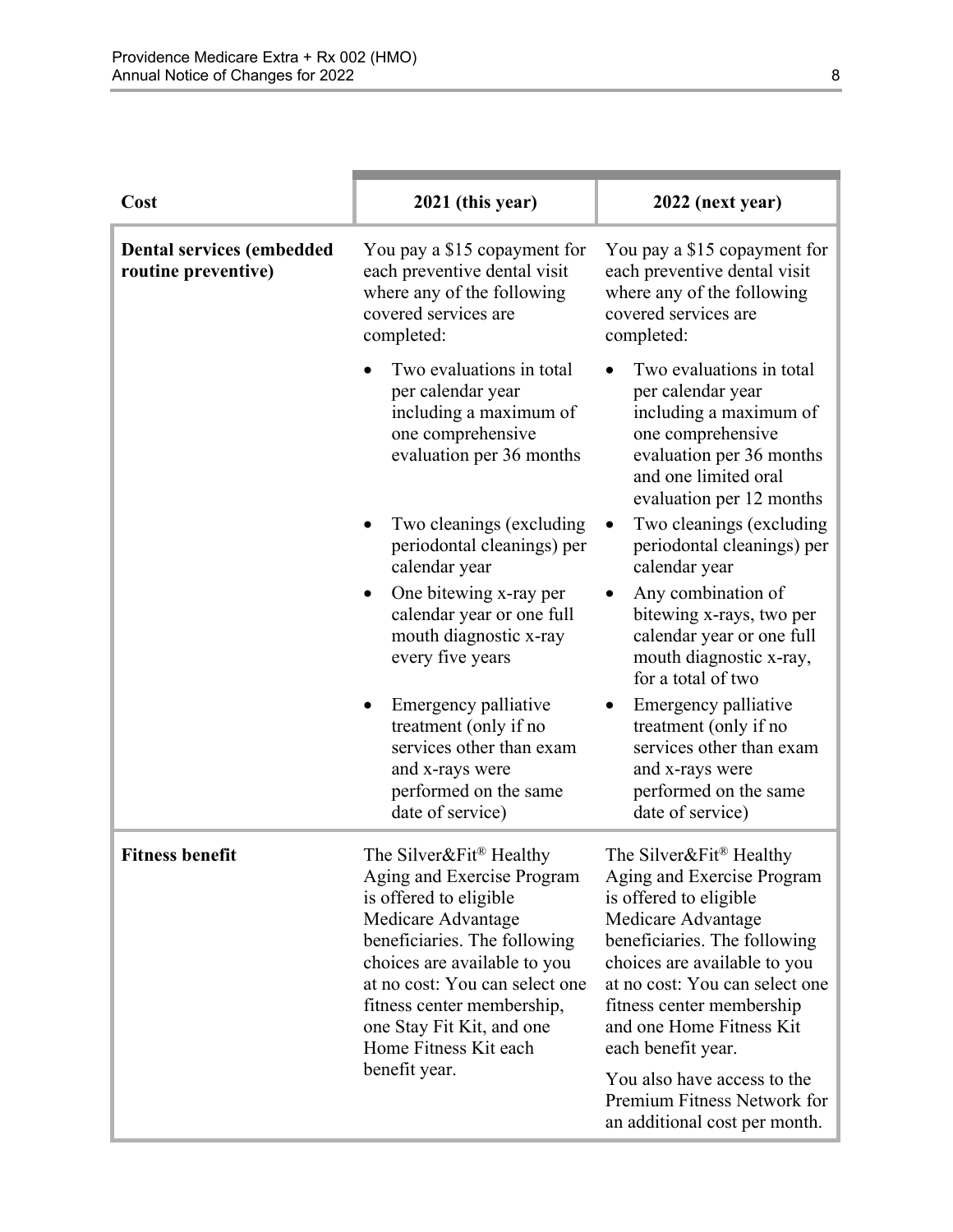| Cost                               | 2021 (this year)                                                                                                                                                                                                                                                                                              | 2022 (next year)                                                                                                                                                                                                                                                                                                                                                      |
|------------------------------------|---------------------------------------------------------------------------------------------------------------------------------------------------------------------------------------------------------------------------------------------------------------------------------------------------------------|-----------------------------------------------------------------------------------------------------------------------------------------------------------------------------------------------------------------------------------------------------------------------------------------------------------------------------------------------------------------------|
| <b>Health and wellness classes</b> | Health and wellness includes<br>educational classes on the<br>topics of weight<br>management, stress<br>reduction, fall prevention,<br>pain education, osteoporosis,<br>yoga, childbirth, smoking<br>cessation, progressive<br>disorders, and nutrition<br>offered at participating<br>Providence facilities. | Health and wellness includes<br>educational classes on the<br>topics of weight<br>management, stress<br>reduction, fall prevention,<br>pain education, urinary<br>incontinence-pelvic floor,<br>osteoporosis, yoga, smoking<br>cessation, progressive<br>disorders and nutrition. You<br>may access classes offered<br>virtually through<br>participating facilities. |
|                                    | You have an allowance of<br>\$500 for health and wellness<br>classes.                                                                                                                                                                                                                                         | You have an unlimited<br>allowance for health and<br>wellness classes.                                                                                                                                                                                                                                                                                                |
| <b>Hearing aids</b>                | This benefit is administered<br>by TruHearing                                                                                                                                                                                                                                                                 | This benefit is administered<br>by TruHearing                                                                                                                                                                                                                                                                                                                         |
|                                    | You pay a \$499 copayment<br>per Advanced hearing aid or<br>a \$799 copayment per<br>Premium hearing aid.                                                                                                                                                                                                     | You pay a \$699 copayment<br>per Advanced hearing aid or<br>a \$999 copayment per<br>Premium hearing aid.                                                                                                                                                                                                                                                             |
|                                    | Hearing Aid purchases<br>include:<br>3 provider visits within<br>first year of hearing aid<br>purchase<br>45-day trial period<br>3-year extended warranty<br>48 batteries per aid for<br>non-rechargeable models                                                                                              | Hearing Aid purchases<br>include:<br>First year of follow-up<br>provider visits<br>60-day trial period<br>٠<br>3-year extended warranty<br>$\bullet$<br>80 batteries per aid for<br>$\bullet$<br>non-rechargeable models                                                                                                                                              |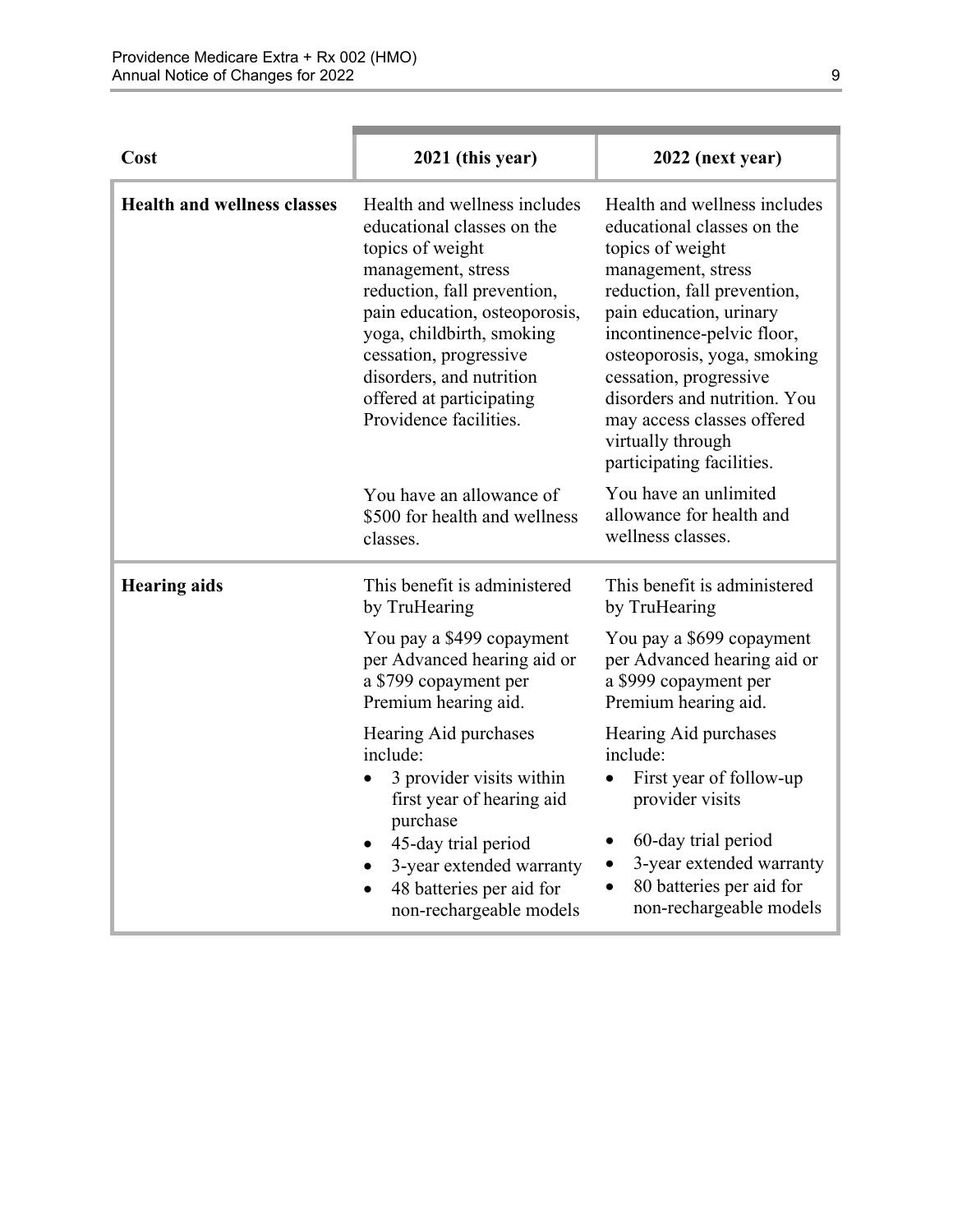| Cost                                                                                                                                 | 2021 (this year)                                                                                                                                                                                       | 2022 (next year)                                                                                                                                                                                                                                                                                                                                                   |
|--------------------------------------------------------------------------------------------------------------------------------------|--------------------------------------------------------------------------------------------------------------------------------------------------------------------------------------------------------|--------------------------------------------------------------------------------------------------------------------------------------------------------------------------------------------------------------------------------------------------------------------------------------------------------------------------------------------------------------------|
| Meal delivery program<br>(non-Medicare-covered)                                                                                      | Meal delivery program is not<br>covered.                                                                                                                                                               | There is no coinsurance,<br>copayment, or deductible for<br>non-Medicare-covered meal<br>delivery program.<br>(two meals per day for 14)<br>days (total of 28 meals),<br>immediately following each<br>inpatient hospitalization).<br>There is no plan coverage.<br>limit.                                                                                         |
| <b>Optional Providence Dental</b><br><b>Basic</b><br>(this optional supplemental<br>benefit is available for an<br>extra premium)    | You pay 0% of the total cost<br>for covered preventive and<br>diagnostic services, including<br>exams and x-rays.<br>You pay 50% of the total cost<br>for comprehensive dental<br>diagnostic services. | You pay 0% of the total cost<br>for covered preventive and<br>diagnostic services, including<br>exams, cleanings, and x-rays.<br>You pay 50% of the total cost<br>for comprehensive dental<br>diagnostic services.<br>The list of services covered<br>by your plan has changed, for<br>a full list of covered services<br>please see your Evidence of<br>Coverage. |
| <b>Optional Providence Dental</b><br><b>Enhanced</b><br>(this optional supplemental<br>benefit is available for an<br>extra premium) | You pay 0% of the total cost<br>for covered preventive and<br>diagnostic services, including<br>exams and x-rays.<br>You pay 50% of the total cost<br>for comprehensive dental<br>diagnostic services. | You pay 0% of the total cost<br>for covered preventive and<br>diagnostic services, including<br>exams, cleanings, and x-rays.<br>You pay 50% of the total cost<br>for comprehensive dental<br>diagnostic services.<br>The list of services covered<br>by your plan has changed, for<br>a full list of covered services<br>please see your Evidence of<br>Coverage. |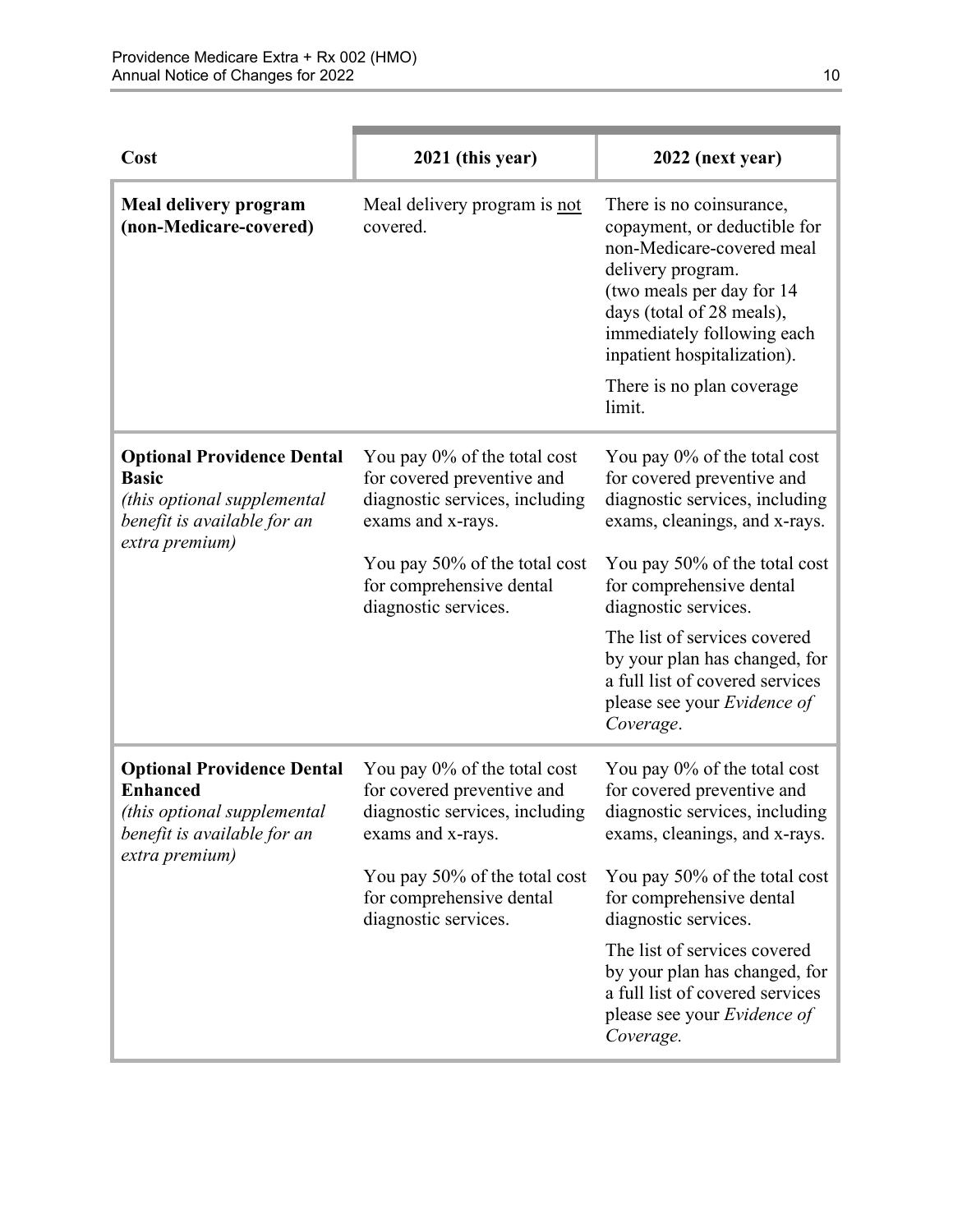| Cost                                                       | 2021 (this year)                                                                                            | 2022 (next year)                                                                                                      |
|------------------------------------------------------------|-------------------------------------------------------------------------------------------------------------|-----------------------------------------------------------------------------------------------------------------------|
| Over-the-counter (OTC)<br>items                            | You can purchase from a<br>catalog via phone, web,<br>mobile app, or mail through<br>Firstline Essentials+. | You can purchase from a<br>catalog via phone, web, or<br>mail through Medline.                                        |
| <b>Personal Emergency</b><br><b>Response System (PERS)</b> | Personal Emergency<br>Response System (PERS)<br>services are not covered.                                   | There is no coinsurance,<br>copayment, or deductible for<br>Personal Emergency<br>Response System (PERS)<br>services. |
| <b>Routine hearing services</b>                            | Routine hearing aid<br>fitting/evaluation visits are<br>not covered.                                        | This benefit is administered<br>by TruHearing                                                                         |
|                                                            |                                                                                                             | There is no coinsurance,<br>copayment, or deductible for<br>routine hearing aid<br>fitting/evaluation visits.         |

## <span id="page-13-0"></span>**Section 1.6 – Changes to Part D Prescription Drug Coverage**

#### **Changes to Our Drug List**

Our list of covered drugs is called a Formulary or "Drug List." A copy of our Drug List is provided electronically.

We made changes to our Drug List, including changes to the drugs we cover and changes to the restrictions that apply to our coverage for certain drugs. **Review the Drug List to make sure your drugs will be covered next year and to see if there will be any restrictions.** 

If you are affected by a change in drug coverage, you can:

- **Work with your doctor (or other prescriber) and ask the plan to make an exception**  to cover the drug.
	- o To learn what you must do to ask for an exception, see Chapter 9 of your *E*v*idence of Coverage (What to do if you have a problem or complaint (coverage decisions, appeals, complaints))* or call Customer Service.
- **Work with your doctor (or other prescriber) to find a different drug** that we cover. You can call Customer Service to ask for a list of covered drugs that treat the same medical condition.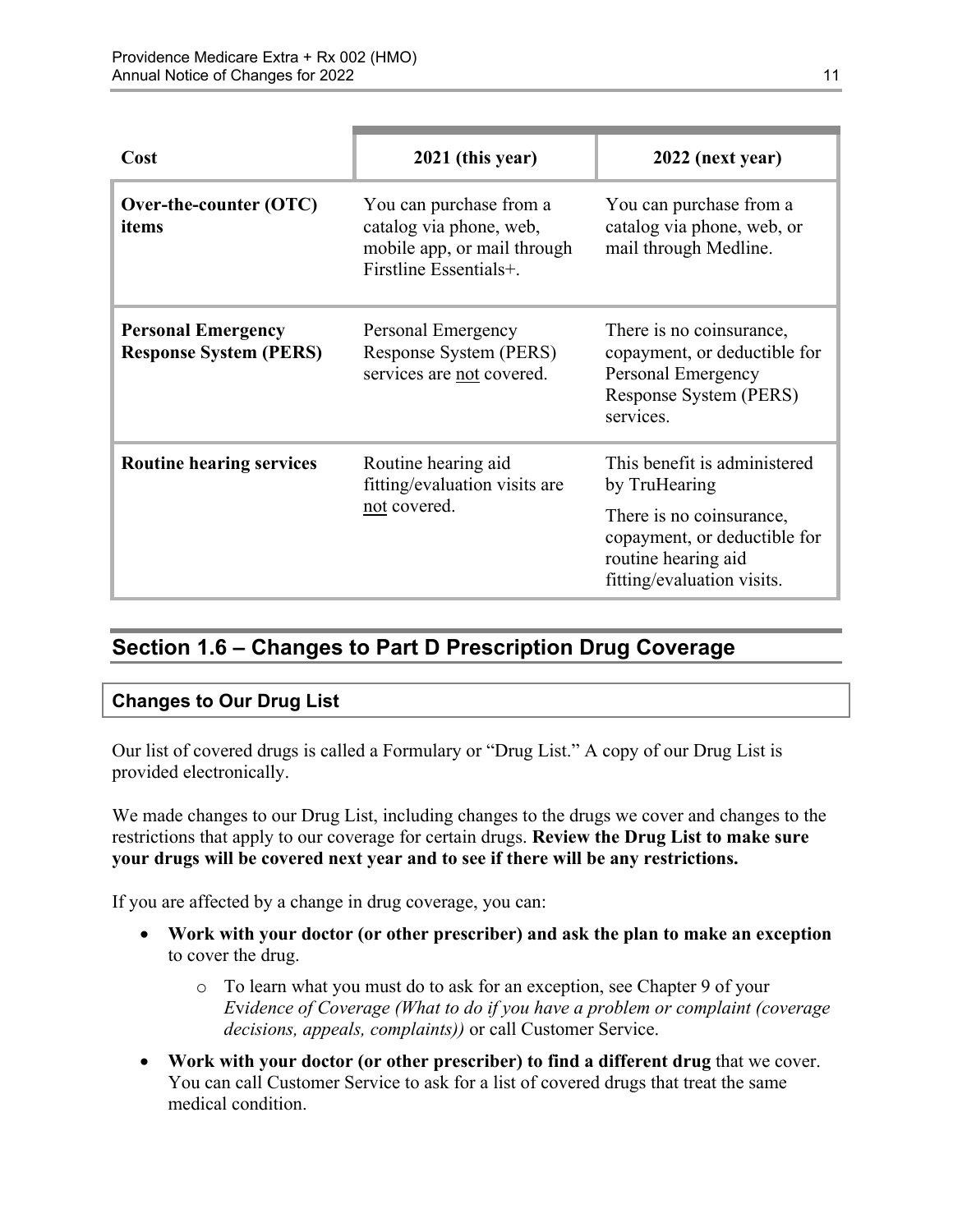Section 5.2 of the *Evidence of Coverage.*) During the time when you are getting a temporary In some situations, we are required to cover a temporary supply of a non-formulary drug in the first 90 days of the plan year or the first 90 days of membership to avoid a gap in therapy. (To learn more about when you can get a temporary supply and how to ask for one, see Chapter 5, supply of a drug, you should talk with your doctor to decide what to do when your temporary supply runs out. You can either switch to a different drug covered by the plan or ask the plan to make an exception for you and cover your current drug.

If you had an approved formulary exception during the previous year, a new request may need to be submitted for the current year. To see if you need a new formulary exception request, you may call Customer Service.

Most of the changes in the Drug List are new for the beginning of each year. However, during the year, we might make other changes that are allowed by Medicare rules.

When we make these changes to the Drug List during the year, you can still work with your doctor (or other prescriber) and ask us to make an exception to cover the drug. We will also continue to update our online Drug List as scheduled and provide other required information to reflect drug changes. (To learn more about changes we may make to the Drug List, see Chapter 5, Section 6 of the Evidence of Coverage.)

## **Changes to Prescription Drug Costs**

*Note:* If you are in a program that helps pay for your drugs ("Extra Help"), **the information about costs for Part D prescription drugs may not apply to you.** We have included a separate insert, called the "Evidence of Coverage Rider for People Who Get Extra Help Paying for Prescription Drugs" (also called the "Low Income Subsidy Rider" or the "LIS Rider"), which tells you about your drug costs. If you receive "Extra Help" and didn't receive this insert with this packet, please call Customer Service and ask for the "LIS Rider."

There are four "drug payment stages." How much you pay for a Part D drug depends on which drug payment stage you are in. (You can look in Chapter 6, Section 2 of your *Evidence of Coverage* for more information about the stages.)

The information below shows the changes for next year to the first two stages – the Yearly Deductible Stage and the Initial Coverage Stage. (Most members do not reach the other two stages – the Coverage Gap Stage or the Catastrophic Coverage Stage. To get information about your costs in these stages, look at Chapter 6, Sections 6 and 7, in the *Evidence of Coverage*, which is located on our website at [www.ProvidenceHealthAssurance.com.](http://www.ProvidenceHealthAssurance.com) You may also call Customer Service to ask us to mail you an *Evidence of Coverage*.)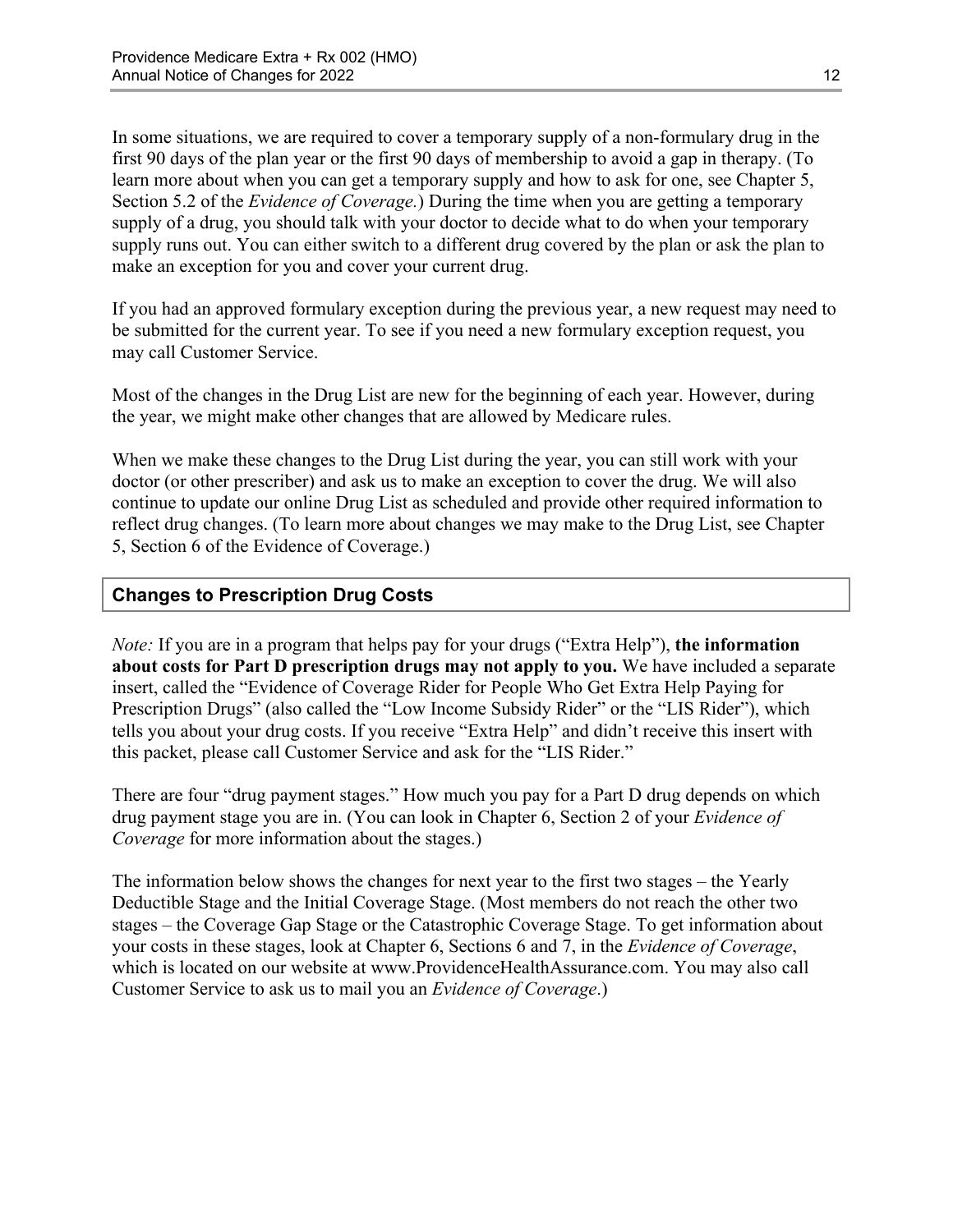#### **Changes to the Deductible Stage**

| <b>Stage</b>                                      | 2021 (this year)                                                                  | 2022 (next year)                                                                  |
|---------------------------------------------------|-----------------------------------------------------------------------------------|-----------------------------------------------------------------------------------|
| <b>Stage 1: Yearly Deductible</b><br><b>Stage</b> | Because we have no<br>deductible, this payment<br>stage does not apply to<br>you. | Because we have no<br>deductible, this payment<br>stage does not apply to<br>you. |

## **Changes to Your Cost Sharing in the Initial Coverage Stage**

To learn how copayments and coinsurance work, look at Chapter 6, Section 1.2, *Types of out-ofpocket costs you may pay for covered drugs* in your *Evidence of Coverage*.

| <b>Stage</b>                                                                                                                                                    | 2021 (this year)                                                                                | 2022 (next year)                                                                                |
|-----------------------------------------------------------------------------------------------------------------------------------------------------------------|-------------------------------------------------------------------------------------------------|-------------------------------------------------------------------------------------------------|
| <b>Stage 2: Initial Coverage Stage</b>                                                                                                                          |                                                                                                 |                                                                                                 |
| During this stage, the plan pays its<br>share of the cost of your drugs and<br>you pay your share of the cost.                                                  | Your cost for a one-month<br>supply at a network<br>pharmacy:                                   | Your cost for a one-month<br>supply at a network<br>pharmacy:                                   |
| The costs in this row are for a one-<br>month (30-day) supply when you<br>fill your prescription at a network<br>pharmacy.                                      | <b>Tier 1 Preferred Generic:</b><br>Standard cost sharing:<br>You pay \$12 per<br>prescription. | <b>Tier 1 Preferred Generic:</b><br>Standard cost sharing:<br>You pay \$12 per<br>prescription. |
| For information about the costs for<br>a long-term supply or for mail-<br>order prescriptions, look in<br>Chapter 6, Section 5 of your<br>Evidence of Coverage. | Preferred cost sharing:<br>You pay \$0 per<br>prescription.                                     | Preferred cost sharing:<br>You pay \$0 per<br>prescription.                                     |
| We changed the tier for some of                                                                                                                                 | <b>Tier 2 Generic:</b>                                                                          | <b>Tier 2 Generic:</b>                                                                          |
| the drugs on our Drug List. To see<br>if your drugs will be in a different<br>tier, look them up on the Drug<br>List.                                           | Standard cost sharing:<br>You pay \$20 per<br>prescription.                                     | Standard cost sharing:<br>You pay \$20 per<br>prescription.                                     |
|                                                                                                                                                                 | You pay \$20 per<br>prescription for Select<br>Insulins.                                        | You pay \$20 per<br>prescription for Select<br>Insulins.                                        |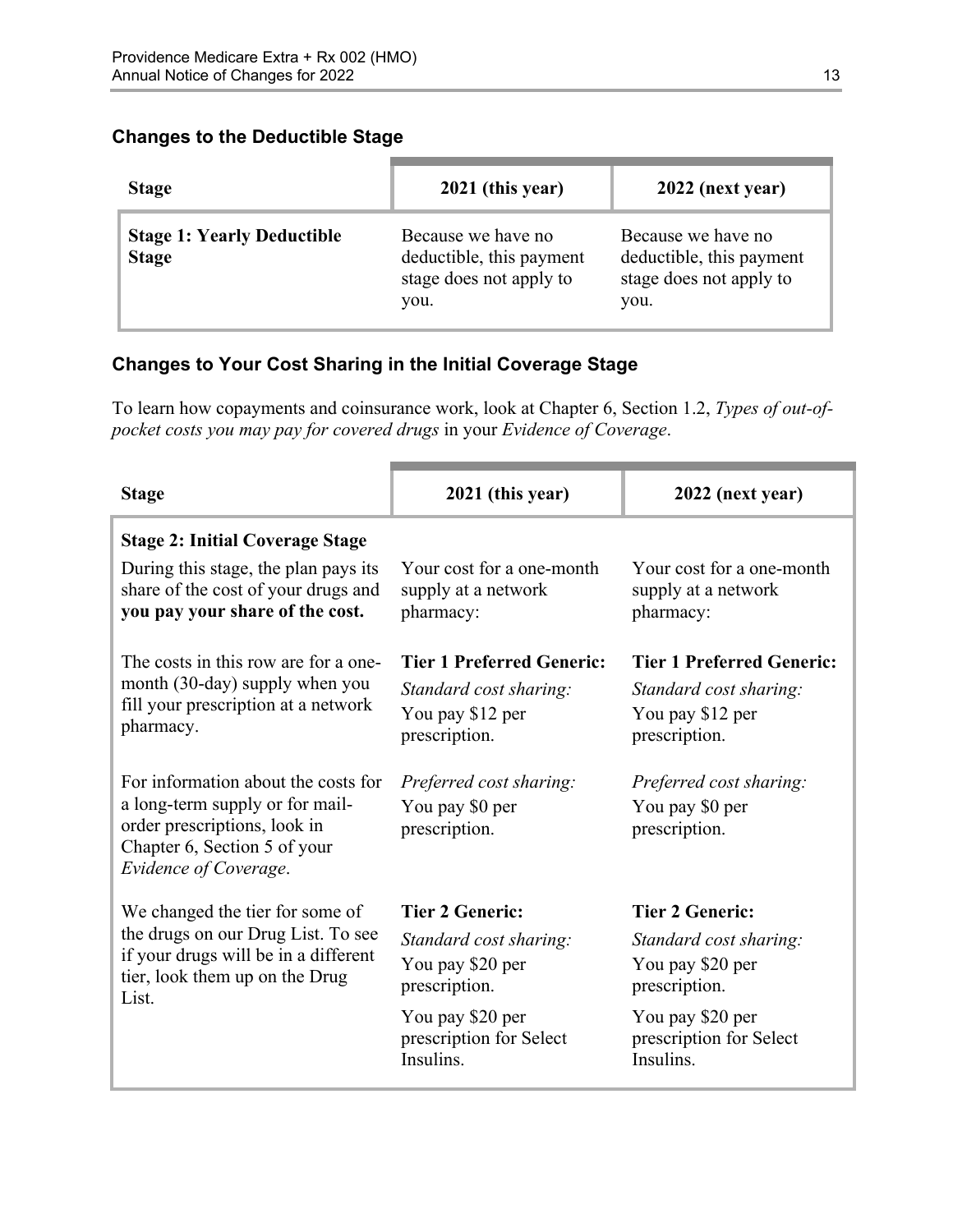| <b>Stage</b> | 2021 (this year)                                                                                                        | 2022 (next year)                                                                                                        |
|--------------|-------------------------------------------------------------------------------------------------------------------------|-------------------------------------------------------------------------------------------------------------------------|
|              | Preferred cost sharing:<br>You pay \$10 per<br>prescription.                                                            | Preferred cost sharing:<br>You pay \$10 per<br>prescription.                                                            |
|              | You pay \$10 per<br>prescription for Select<br>Insulins.                                                                | You pay \$10 per<br>prescription for Select<br>Insulins.                                                                |
|              | <b>Tier 3 Preferred Brand:</b>                                                                                          | <b>Tier 3 Preferred Brand:</b>                                                                                          |
|              | Standard cost sharing:<br>You pay \$47 per<br>prescription.<br>You pay \$35 per<br>prescription for Select<br>Insulins. | Standard cost sharing:<br>You pay \$47 per<br>prescription.<br>You pay \$35 per<br>prescription for Select<br>Insulins. |
|              | Preferred cost sharing:<br>You pay \$45 per<br>prescription.                                                            | Preferred cost sharing:<br>You pay \$45 per<br>prescription.                                                            |
|              | You pay \$35 per<br>prescription for Select<br>Insulins.                                                                | You pay \$35 per<br>prescription for Select<br>Insulins.                                                                |
|              | <b>Tier 4 Non-Preferred</b><br>Drug:                                                                                    | <b>Tier 4 Non-Preferred</b><br>Drug:                                                                                    |
|              | Standard cost sharing:<br>You pay \$100 per<br>prescription.                                                            | Standard cost sharing:<br>You pay \$100 per<br>prescription.                                                            |
|              | Preferred cost sharing:<br>You pay \$90 per<br>prescription.                                                            | Preferred cost sharing:<br>You pay \$90 per<br>prescription.                                                            |
|              | <b>Tier 5 Specialty:</b>                                                                                                | <b>Tier 5 Specialty:</b>                                                                                                |
|              | Standard cost sharing:                                                                                                  | Standard cost sharing:                                                                                                  |
|              | You pay 33% of the total<br>cost.                                                                                       | You pay 33% of the total<br>cost.                                                                                       |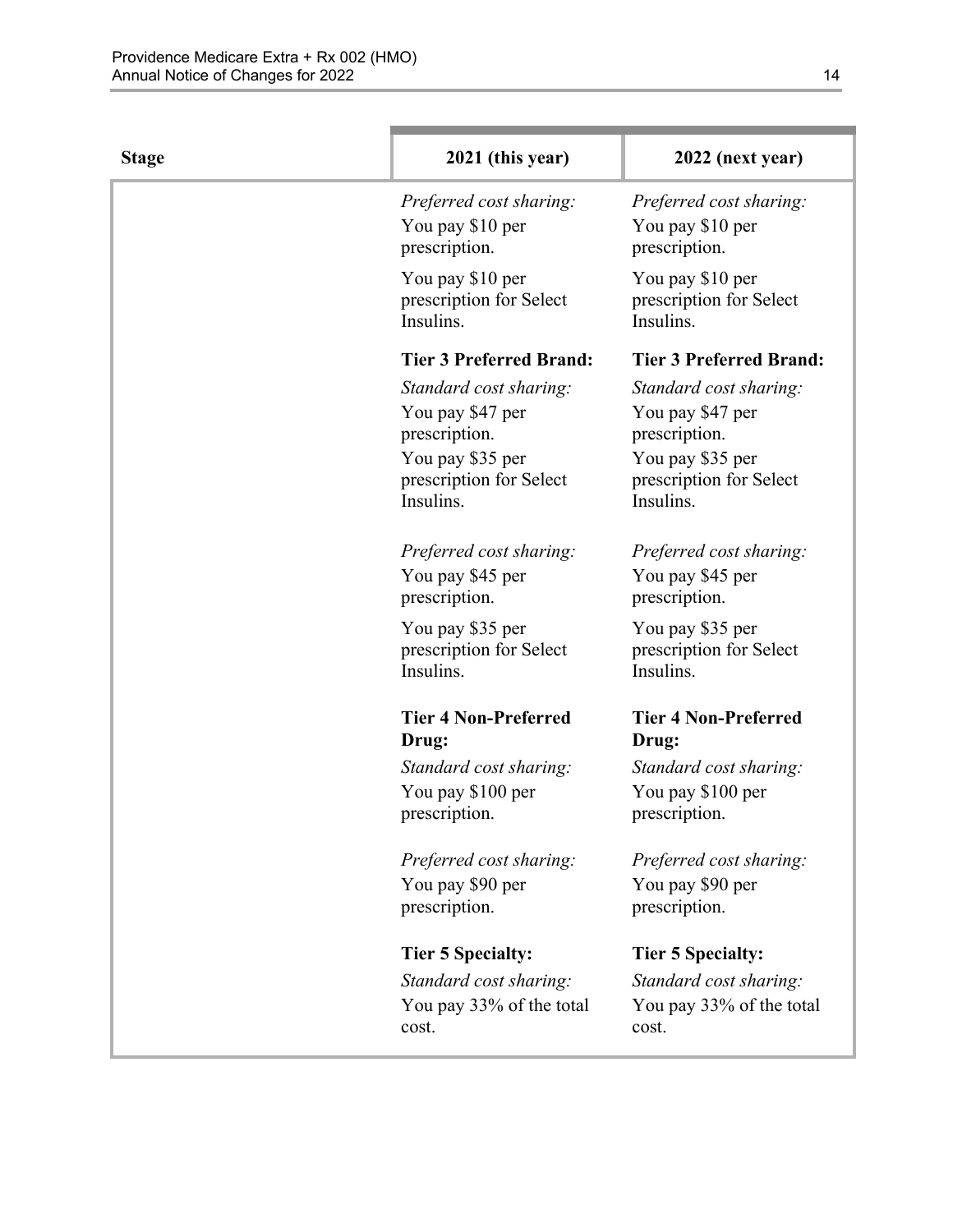| <b>Stage</b> | 2021 (this year)                                                                                                    | 2022 (next year)                                                                                                    |
|--------------|---------------------------------------------------------------------------------------------------------------------|---------------------------------------------------------------------------------------------------------------------|
|              | Preferred cost sharing:<br>You pay 33% of the total<br>cost.                                                        | Preferred cost sharing:<br>You pay 33% of the total<br>cost.                                                        |
|              | <b>Tier 6: Not covered</b>                                                                                          | <b>Tier 6 \$0 Part D Vaccines:</b><br>Standard cost sharing:<br>You pay \$0 per<br>prescription.                    |
|              |                                                                                                                     | Preferred cost sharing:<br>You pay \$0 per<br>prescription.                                                         |
|              | Once your total drug costs<br>have reached \$4,130, you<br>will move to the next stage<br>(the Coverage Gap Stage). | Once your total drug costs<br>have reached \$4,430, you<br>will move to the next stage<br>(the Coverage Gap Stage). |

## **Changes to the Coverage Gap and Catastrophic Coverage Stages**

The other two drug coverage stages – the Coverage Gap Stage and the Catastrophic Coverage Stage – are for people with high drug costs. **Most members do not reach the Coverage Gap Stage or the Catastrophic Coverage Stage**. Providence Medicare Extra + Rx 002 (HMO) offers additional gap coverage for Select Insulins. During the Coverage Gap stage, your out-of-pocket costs for Select Insulins will be \$10-\$35 per month. For information about your costs in these stages, look at Chapter 6, Sections 6 and 7, in your *Evidence of Coverage*.

## <span id="page-17-0"></span>**SECTION 2 Administrative Changes**

| <b>Description</b>                                                   | 2021 (this year)                                                                   | 2022 (next year)                                                                                                                                                   |
|----------------------------------------------------------------------|------------------------------------------------------------------------------------|--------------------------------------------------------------------------------------------------------------------------------------------------------------------|
| Medicare Part B prescription<br>drugs - Step Therapy<br>requirement. | There is no step therapy<br>requirement for Medicare<br>Part B prescription drugs. | Medicare Part B<br>prescription drugs may be<br>subject to a step therapy<br>requirement. Refer to the<br>2022 Evidence of Coverage<br>for additional information. |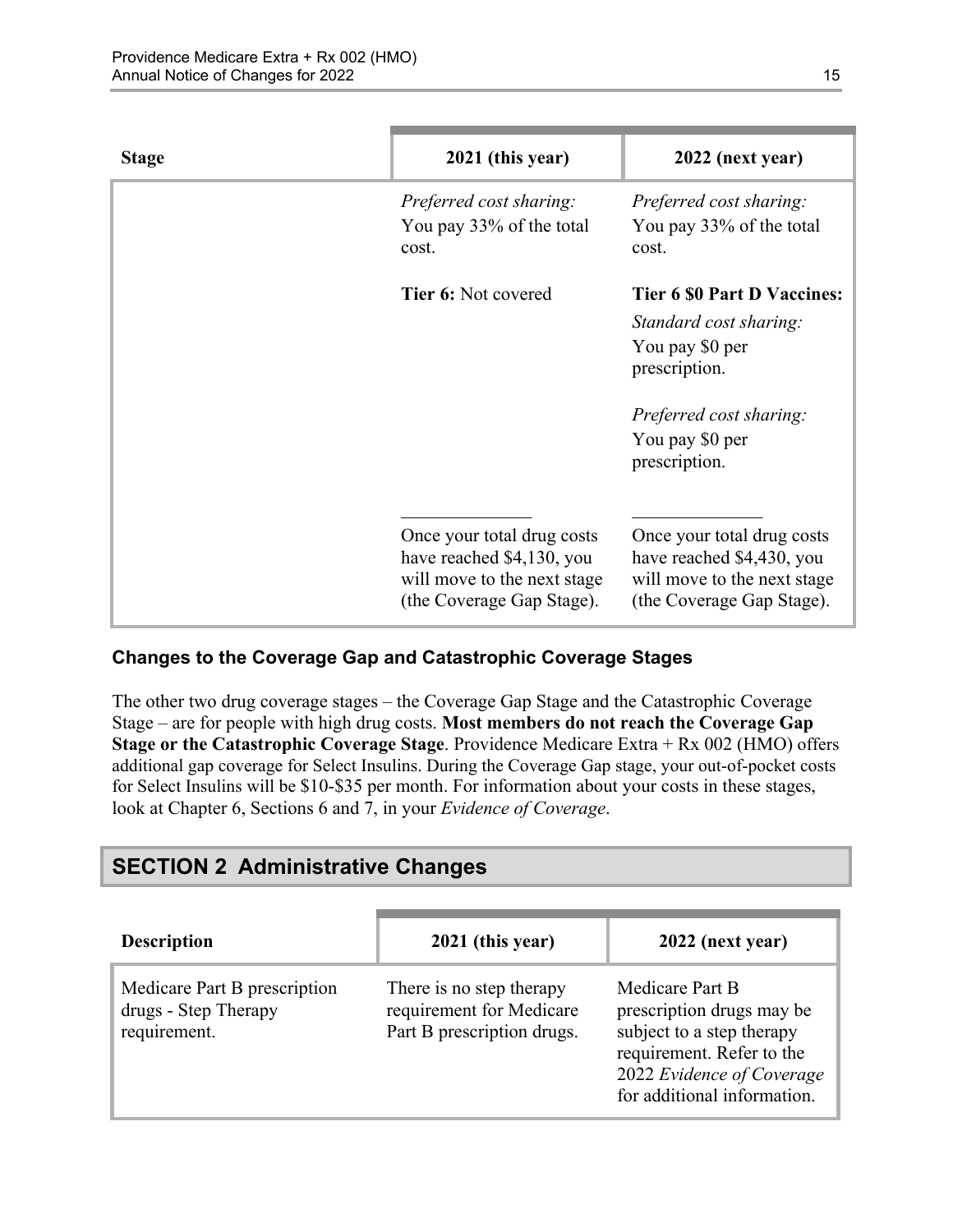| <b>Description</b>                               | 2021 (this year)                                                                                                                    | 2022 (next year)                                                                                                    |
|--------------------------------------------------|-------------------------------------------------------------------------------------------------------------------------------------|---------------------------------------------------------------------------------------------------------------------|
| <b>Optional Supplemental Dental</b><br>plan name | The optional supplemental<br>dental plan names are<br>Providence Basic Wrap<br>Dental and Providence<br><b>Enhanced Wrap Dental</b> | The optional supplemental<br>dental plan names are<br>Providence Dental Basic<br>and Providence Dental<br>Enhanced. |

## <span id="page-18-0"></span>**SECTION 3 Deciding Which Plan to Choose**

## <span id="page-18-1"></span>**Section 3.1 – If you want to stay in Providence Medicare Extra + Rx 002 (HMO)**

**To stay in our plan you don't need to do anything.** If you do not sign up for a different plan or change to Original Medicare by December 7, you will automatically be enrolled in our Providence Medicare Extra + Rx 002 (HMO).

## <span id="page-18-2"></span>**Section 3.2 – If you want to change plans**

We hope to keep you as a member next year but if you want to change for 2022 follow these steps:

## **Step 1: Learn about and compare your choices**

- You can join a different Medicare health plan timely,
- *OR*-- You can change to Original Medicare. If you change to Original Medicare, you will need to decide whether to join a Medicare drug plan. If you do not enroll in a Medicare drug plan, please see Section 1.1 regarding a potential Part D late enrollment penalty.

To learn more about Original Medicare and the different types of Medicare plans, read the *Medicare & You 2022* handbook, call your State Health Insurance Assistance Program (see Section 5), or call Medicare (see Section 7.2).

You can also find information about plans in your area by using the Medicare Plan Finder on the Medicare website. Go to [www.medicare.gov/plan-compare](http://www.medicare.gov/plan-compare). **Here, you can find information about costs, coverage, and quality ratings for Medicare plans.** 

As a reminder, Providence Health Assurance offers other Medicare health plans These other plans may differ in coverage, monthly premiums, and cost-sharing amounts.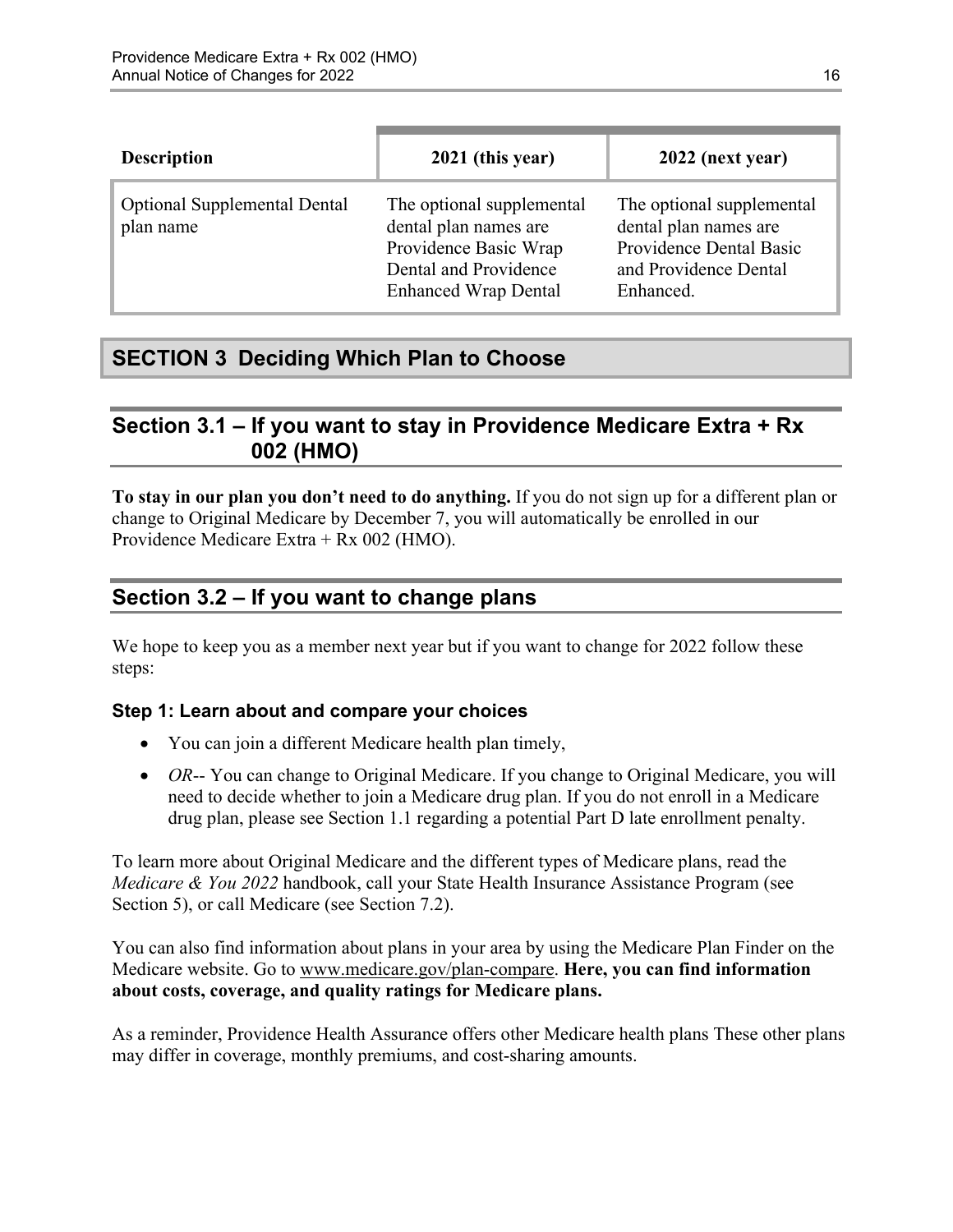#### **Step 2: Change your coverage**

- To **change to a different Medicare health plan**, enroll in the new plan. You will automatically be disenrolled from Providence Medicare Extra + Rx 002 (HMO).
- To **change to Original Medicare with a prescription drug plan,** enroll in the new drug plan. You will automatically be disenrolled from Providence Medicare Extra + Rx 002 (HMO).
- To **change to Original Medicare without a prescription drug plan**, you must either:
	- $\circ$  Send us a written request to disenroll. Contact Customer Service if you need more information on how to do this (phone numbers are in Section 7.1 of this booklet).
	- o  *or –* Contact **Medicare**, at 1-800-MEDICARE (1-800-633-4227), 24 hours a day, 7 days a week, and ask to be disenrolled. TTY users should call 1-877-486-2048.

## <span id="page-19-0"></span>**SECTION 4 Deadline for Changing Plans**

If you want to change to a different plan or to Original Medicare for next year, you can do it from **October 15 until December 7.** The change will take effect on January 1, 2022.

#### **Are there other times of the year to make a change?**

In certain situations, changes are also allowed at other times of the year. For example, people with Medicaid, those who get "Extra Help" paying for their drugs, those who have or are leaving employer coverage, and those who move out of the service area may be allowed to make a change at other times of the year. For more information, see Chapter 10, Section 2.3 of the *Evidence of Coverage.* 

 Chapter 10, Section 2.2 of the *Evidence of Coverage*. If you enrolled in a Medicare Advantage plan for January 1, 2022, and don't like your plan choice, you can switch to another Medicare health plan (either with or without Medicare prescription drug coverage) or switch to Original Medicare (either with or without Medicare prescription drug coverage) between January 1 and March 31, 2022. For more information, see

## <span id="page-19-1"></span>**SECTION 5 Programs That Offer Free Counseling about Medicare**

The State Health Insurance Assistance Program (SHIP) is a government program with trained counselors in every state. In Oregon, the SHIP is called Senior Health Insurance Benefits Assistance (SHIBA). In Washington, the SHIP is called Statewide Health Insurance Benefits Advisors (also SHIBA).

 SHIBA is independent (not connected with any insurance company or health plan). It is a state program that gets money from the Federal government to give **free** local health insurance counseling to people with Medicare. SHIBA counselors can help you with your Medicare questions or problems. They can help you understand your Medicare plan choices and answer questions about switching plans. You can call SHIBA in Oregon at 1-800-722-4134 (TTY 711).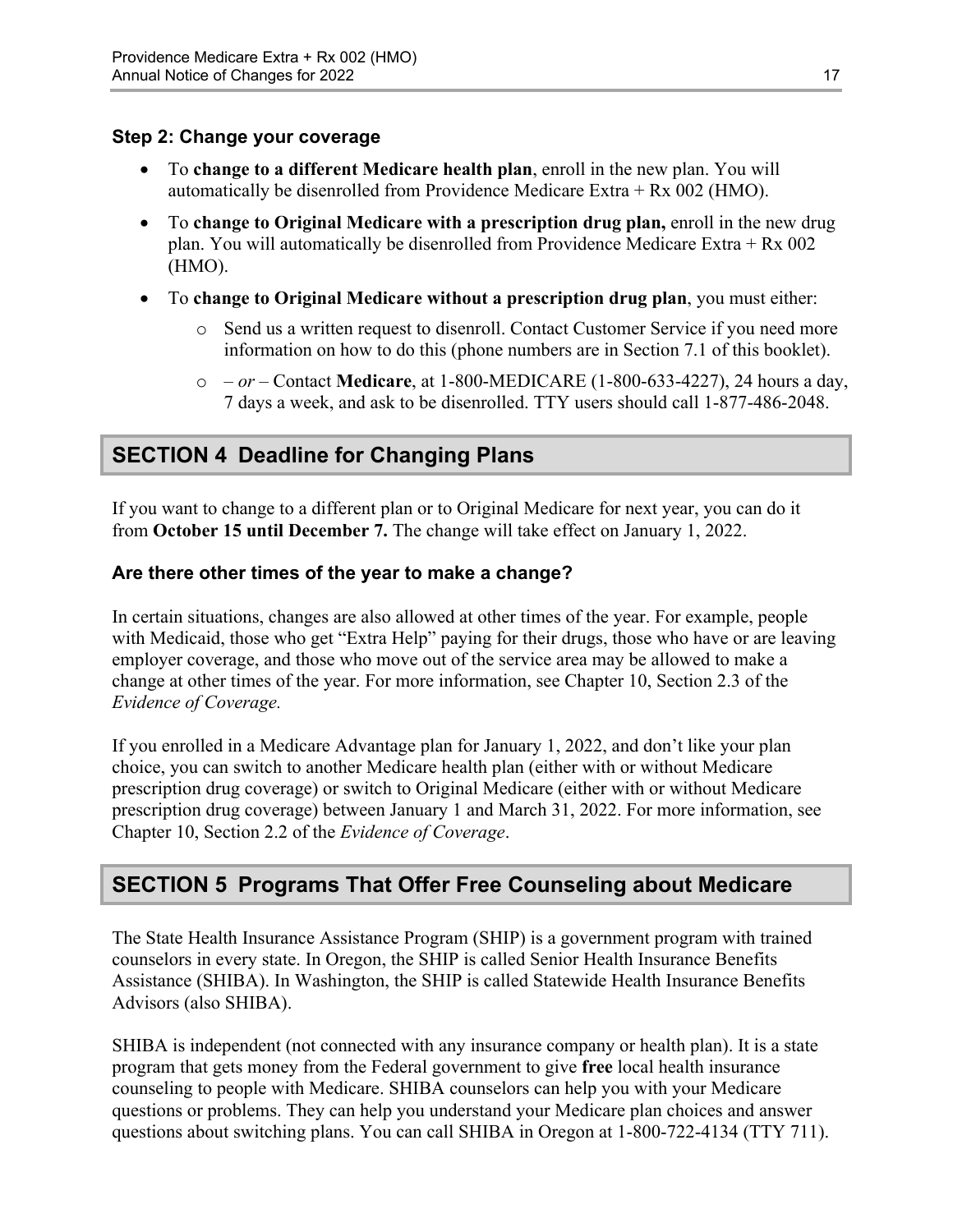You can call SHIBA in Washington at 1-800-562-6900 (TTY 360-586-0241). You can learn more about SHIBA by visiting their website ([www.healthcare.oregon.gov/shiba](http://healthcare.oregon.gov/shiba) or [www.insurance.wa.gov/shiba\)](http://www.insurance.wa.gov/shiba).

SHIBA SHIBA P.O. Box 14480 P.O. Box 40255

#### **OREGON: WASHINGTON:**

Oregon Insurance Division Office of the Insurance Commissioner Salem, OR 97309 Olympia, WA 98504-0255

## <span id="page-20-0"></span>**SECTION 6 Programs That Help Pay for Prescription Drugs**

You may qualify for help paying for prescription drugs.

- **"Extra Help" from Medicare.** People with limited incomes may qualify for "Extra Help" to pay for their prescription drug costs. If you qualify, Medicare could pay up to 75% or more of your drug costs including monthly prescription drug premiums, annual deductibles, and coinsurance. Additionally, those who qualify will not have a coverage gap or late enrollment penalty. Many people are eligible and don't even know it. To see if you qualify, call:
	- o 1-800-MEDICARE (1-800-633-4227). TTY users should call 1-877-486-2048, 24 hours a day/7 days a week;
	- o The Social Security Office at 1-800-772-1213 between 7 am and 7 pm, Monday through Friday. TTY users should call, 1-800-325-0778 (applications); or
	- o Your State Medicaid Office (applications).
- **Prescription Cost-sharing Assistance for Persons with HIV/AIDS.** The AIDS Drug Assistance Program (ADAP) helps ensure that ADAP-eligible individuals living with HIV/AIDS have access to life-saving HIV medications. Individuals must meet certain criteria, including proof of State residence and HIV status, low income as defined by the State, and uninsured/under-insured status. Medicare Part D prescription drugs that are also covered by ADAP qualify for prescription cost-sharing assistance through CAREAssist in Oregon or Early Intervention Program (EIP) in Washington. For information on eligibility criteria, covered drugs, or how to enroll in the program, please call CAREAssist at 971-673-0144 or 1-800-805-2313 (TTY 711) or EIP at 1-877-376 9316.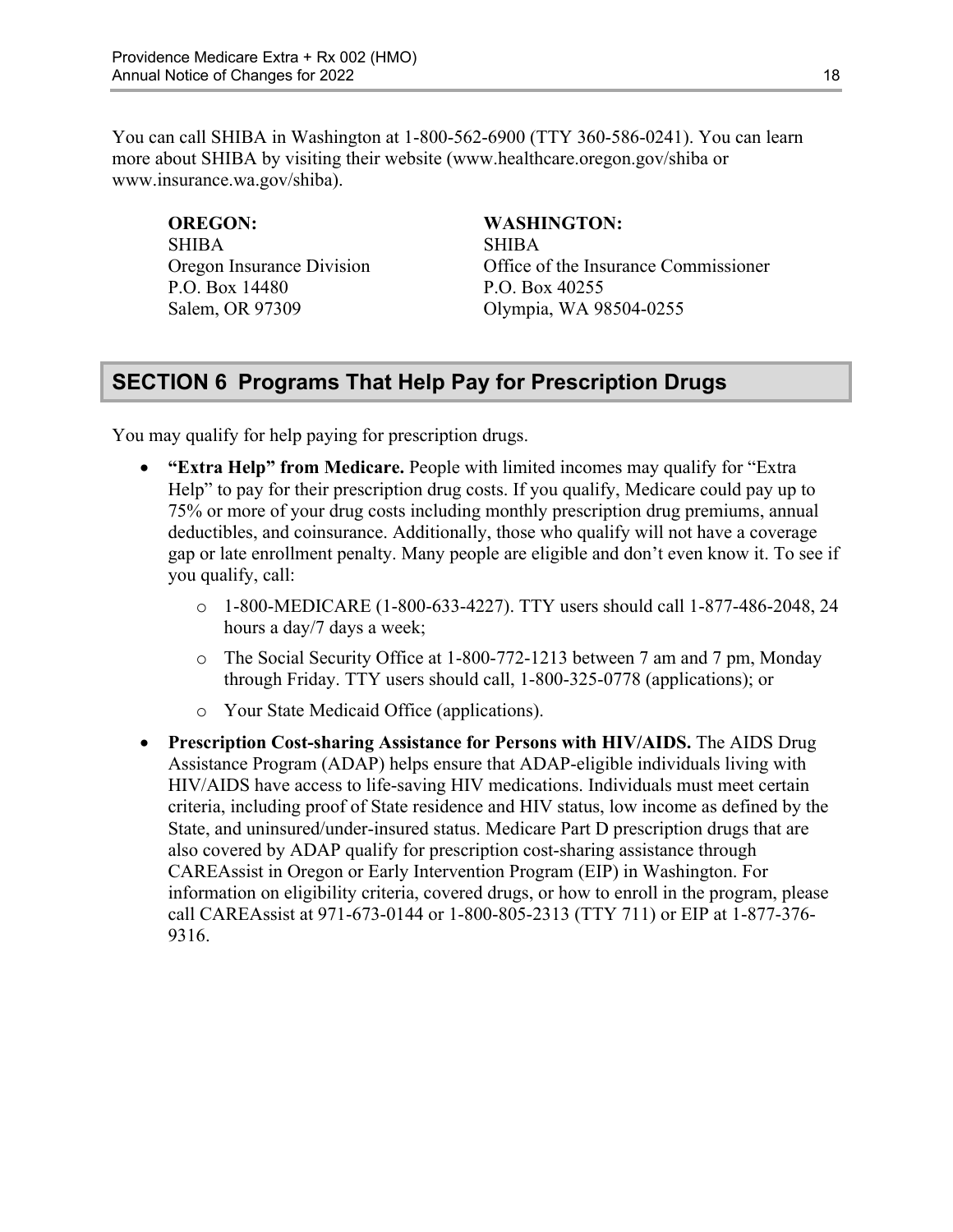## <span id="page-21-0"></span>**SECTION 7 Questions?**

## <span id="page-21-1"></span>**Section 7.1 – Getting Help from Providence Medicare Extra + Rx 002 (HMO)**

Questions? We're here to help. Please call Customer Service at 503-574-8000 or 1-800-603 2340. (TTY only, call 711). We are available for phone calls 8 a.m. to 8 p.m. (Pacific Time), seven days a week. Calls to these numbers are free.

#### **Read your 2022** *Evidence of Coverage* **(it has details about next year's benefits and costs)**

This *Annual Notice of Changes* gives you a summary of changes in your benefits and costs for 2022. For details, look in the 2022 *Evidence of Coverage* for Providence Medicare Extra + Rx 002 (HMO). The *Evidence of Coverage* is the legal, detailed description of your plan benefits. It explains your rights and the rules you need to follow to get covered services and prescription drugs. A copy of the *Evidence of Coverage* is located on our website at [www.ProvidenceHealthAssurance.com.](http://www.ProvidenceHealthAssurance.com) You may also call Customer Service to ask us to mail you an *Evidence of Coverage*.

#### **Visit our Website**

You can also visit our website at [www.ProvidenceHealthAssurance.com](http://www.ProvidenceHealthAssurance.com). As a reminder, our website has the most up-to-date information about our provider network (*Provider and Pharmacy Directory*) and our list of covered drugs (Formulary/Drug List).

## <span id="page-21-2"></span>**Section 7.2 – Getting Help from Medicare**

To get information directly from Medicare:

#### **Call 1-800-MEDICARE (1-800-633-4227)**

You can call 1-800-MEDICARE (1-800-633-4227), 24 hours a day, 7 days a week. TTY users should call 1-877-486-2048.

#### **Visit the Medicare Website**

You can visit the Medicare website ([www.medicare.gov\)](http://www.medicare.gov/). It has information about cost, coverage, and quality ratings to help you compare Medicare health plans. You can find information about plans available in your area by using the Medicare Plan Finder on the Medicare website. (To view the information about plans, go to [www.medicare.gov/plan-compare.](http://www.medicare.gov/plan-compare))